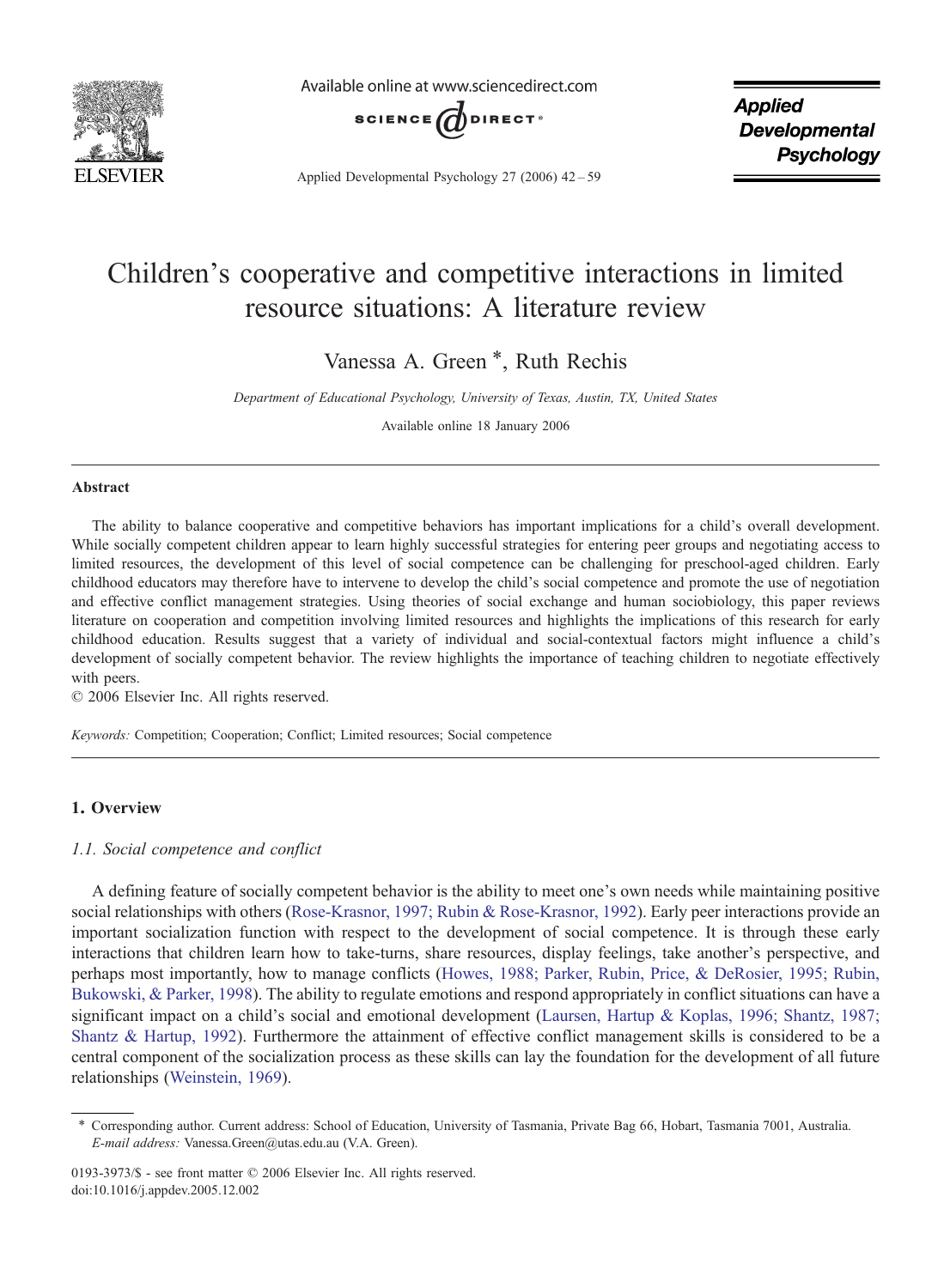For young children, relevant conflict situations may arise as they attempt to enter a peer group ([Putallaz & Sheppard,](#page-16-0) [1992; Shantz, 1987\)](#page-16-0). Studies of group entry behavior in young children have found that a considerable amount of skill is required in order to enter a group successfully. In particular, the child must be flexible, somewhat indirect, and able to take the perspective of others. Although this task is a challenge to master for even the most socially competent child, it is not surprising that children who are less competent have considerable difficulty with peer group entry ([Black](#page-13-0) [&Hazen, 1990; Borja-Alvarez, Zarbatany, & Pepper, 1991; Coie & Kupersmidt, 1983; Dodge, McClaskey, & Feldman,](#page-13-0) [1985; Guralnick, 1990, 1993; Phillips, Shenker, & Revitz, 1951; Putallaz & Gottman, 1981; Putallaz, Grimes, Efron, &](#page-13-0) [Moliter, 1997\)](#page-13-0).

Attempting to access limited resources is another situation that may also evoke conflict. For example, getting one's fair share of snacks, gaining access to preferred toys or activities, negotiating a turn in a game, or competing for the attention of adults and peers are important aspects of children's social behavior that may result in social conflict [\(Hartup & Laursen, 1993; Minuchin & Shapiro, 1983\)](#page-15-0). Thus, while limited resource situations will occur throughout an individual's life, some of the basic skills for managing such conflicts may develop during the preschool years, as children interact with peers to gain and maintain access to limited resources ([Putallaz & Sheppard, 1992; Shantz, 1987](#page-16-0)). It is important to consider how children learn to negotiate with others in order to meet their own needs, as this may assist early childhood educators in supporting children's social competence.

Helping children to become socially competent by developing appropriate conflict management skills is a critical aspect of early childhood practice ([Bredekamp, 1997](#page-14-0)). However, studies that have investigated children's behavior in limited resource encounters suggest there are a number of factors that can influence both the children's interactions and the subsequent outcomes. Furthermore, these findings may have significant implications for defining social competence. The present review of literature related to children's behavior in limited resource situations is intended to highlight these implications and offer some recommendations for how early childhood teachers might support the development of children's conflict management skills in limited resource situations.

# 1.2. Development of social competence

Social competence encompasses a variety of social behaviors and capacities that enable individuals to interact more effectively with others [\(Rose-Krasnor, 1997; Rubin et al., 1998; Bukowski, Rubin & Parker, 2001\)](#page-16-0). These behaviors and capacities have been conceptualized in a number of ways, including specific social skills [\(Cillessen & Bellmore,](#page-14-0) [2002; Waters & Sroufe, 1983](#page-14-0)), friendship formation and maintenance ([Hartup, 1989, 1992](#page-15-0)), peer status ([Coie &](#page-14-0) [Dodge, 1983](#page-14-0)) and social information processing skills [\(Dodge, 1986; Goldfried & D'Zurilla, 1969; Spivack & Shure,](#page-14-0) [1974\)](#page-14-0). Despite the variety of conceptualizations, most definitions of social competence emphasize the importance of effectiveness in interaction as well as knowledge or awareness of the environmental demands of any given situation [\(Putallaz & Sheppard, 1992; Rubin, et al., 1998\)](#page-16-0).

[Waters and Sroufe \(1983\)](#page-17-0) note that this effectiveness in interaction is dependent on an individual's ability to mobilize and coordinate their own capacities in the face of environmental demands. They suggest that skills acquired in one developmental period may have significant consequences for all subsequent development, because success at one stage may prepare the child for the challenges and opportunities that lay ahead.

In her authoritative review on the development of social competence in young children, [Howes \(1987\)](#page-15-0) suggested that the capacity to balance one's own needs with the needs of others has its foundations in the first year of life. This capacity develops as infants begin to identify their peers as budding social partners. Skills related to this capacity develop as toddlers begin to engage in mutual social exchanges in the contexts of play that require corresponding roles, such as peek-a-boo and hide and go seek. In turn, these skills lay the foundation for a more complex set of capacities that are required to be effective during the preschool years. Through increased social interaction in the form of cooperative play and social exchanges, preschool children gain experience in social problem solving. They become more capable of anticipating the actions of others, understanding thoughts and feelings, and evaluating social outcomes.

In addition, as children develop their perspective-taking skills and capacity for empathy, they develop the capacity to initiate and maintain friendships with their peers [\(Eisenberg & Harris, 1984; Howes, 1988; Ladd, 1999](#page-14-0)). Through this increased social interaction they are able to practice their skills with a wide range of children who have differing play styles, thus enhancing their social knowledge of the peer group. As children become more aware of their peers' styles of interaction, their judgments also seem to become more stable ([Howes, 1987, 1988\)](#page-15-0). Children who are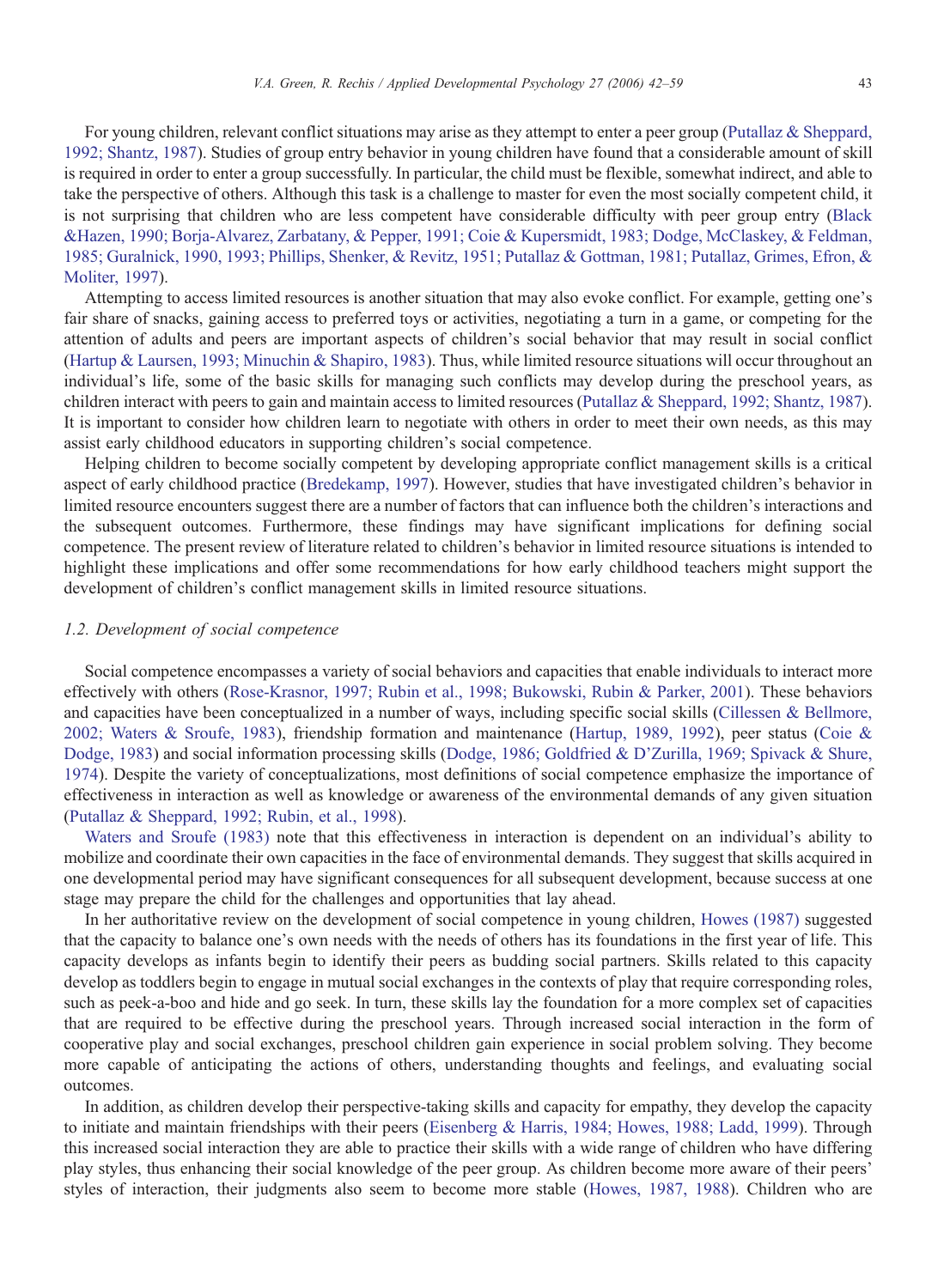cooperative and friendly often become popular within the peer group. In contrast, children who cannot self-regulate their emotions and are highly aggressive are often viewed negatively by peers ([Hartup, 1983; Howes, 1987, 1988;](#page-15-0) [Vaughn & Waters, 1981\)](#page-15-0).

Success in social interactions with peers would thus involve a complex set of interpersonal skills that require the child to balance his/her own needs with the needs of others [\(Rose-Krasnor, 1997\)](#page-16-0). This balance, however, may at times be difficult to achieve, particularly when the child's own needs are in conflict with those of their peers ([Putallaz &](#page-16-0) [Sheppard, 1992\)](#page-16-0). Thus the ability to negotiate some sort of compromise during conflicts over limited resources would seem to be an important attribute for children to acquire during the early preschool years.

# 2. Cooperation and competition

Of particular relevance to the present review is how children manage situations that are competitive by virtue of limited resources, but which may require cooperation from others. In order to fully understand the complexities of such critical social situations, we first discuss how these terms have been defined in the literature and then describe how theories of social exchange and human sociobiology have contributed to the current conceptualization of cooperation and competition.

The ability to cooperate with others is a fundamental component of socially competent behavior ([LaFreniere, 1996\)](#page-15-0). However, [Richard et al. \(2002\)](#page-16-0) noted that despite the emphasis on competitive behavior in the school environment, some uncertainty exists over whether competitive behavior is a healthy or unhealthy attribute. The uncertainty stems from the various ways in which competition and cooperation have been defined. These terms can be viewed as describing either the characteristics of the situation (i.e., the rules), or the goals, the attitudes and behaviors of the participants, or a combination of these factors. For example, a preschool child may be engaged in a competitive game that does not require cooperation, but may choose to behave in a cooperative manner (e.g., letting a friend have an extra turn). This could arise if the child's social goal of making or maintaining a friendship is more important than winning the encounter. Similarly, one participant may view an outwardly cooperative endeavor (e.g., playing catch) as an opportunity to behave in a competitive manner if his or her social goal is to impress the partner by showing off his or her athletic skills ([Renshaw & Asher, 1982, 1983; Richard et al., 2002; Rose-Krasnor, 1997; Van Avermaet, 1996](#page-16-0)).

# 2.1. Social exchange theories

Broadly speaking, social exchange theories propose that social behavior is about working toward maximizing one's own rewards and minimizing one's costs [\(Blau, 1964; Burgess & Huston, 1979; Homans, 1961; Thibaut & Kelley,](#page-14-0) [1959](#page-14-0)). In time, individuals begin to rely on their social exchanges and the future benefits or opportunities they afford. As a consequence, social interactions and developing relationships become valuable in themselves [\(Berscheid &](#page-13-0) [Walster, 1978; Sheese & Graziano, 2002\)](#page-13-0). Participants operating within this type of exchange relationship focus on reciprocity and therefore operate under the norms of equivalence [\(Laursen & Hartup, 2002\)](#page-15-0). For example, under the equity norm each participant in a relationship should only receive as much as they give. If there is an imbalance, participants become distressed and work toward restoring equity [\(Walster, Traupmann, & Walster, 1978\)](#page-17-0). Whereas under the norm of equality, participants are more concerned with the fair distribution of rewards that is evaluated independently of individual input [\(Sprecher & Schwartz, 1994](#page-16-0)).

Although exchange norms may account for some of our social behavior, it is important to recognize that human beings also operate according to communal norms ([Clark, 1984; Clark & Mills, 1979\)](#page-14-0). These can be distinguished from the norms governing exchange relationships by the fact that there is little regard given to the need for repayment under communal norms. Participants show "concern for the welfare of one's partner and benefiting that partner in response to his or her needs" [\(Clark & Jordan, 2002](#page-14-0), p. 3). These norms are most likely to occur between friends, romantic partners and family members, whereas other relationships tend to operate under exchange norms. The communal norm does not, however, only apply to close or long term relationships. For example, one can operate under a communal norm by assisting a stranger with a heavy parcel—concern shown without any recourse for the need for repayment ([Clark &](#page-14-0) [Jordan, 2002](#page-14-0)).

In exchange relationships children use different rules that vary with their cognitive abilities. In early childhood, equal sharing is practiced among peers; however different norms begin to be used as children distinguish between acquaintances and friends [\(Laursen & Hartup, 2002\)](#page-15-0). For example, acquaintances are more likely to focus on equity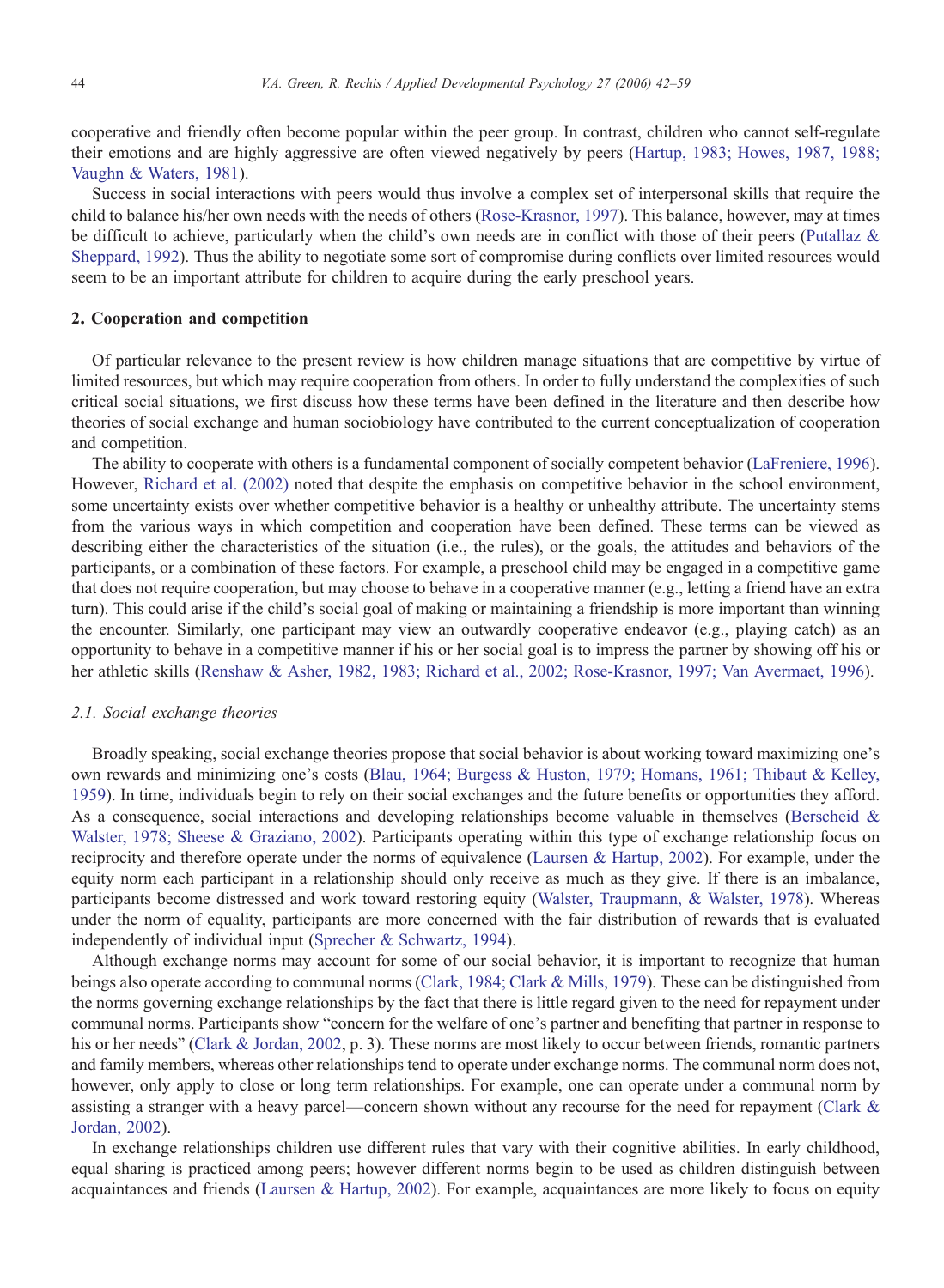whereas friends are more likely to be concerned with equality ([Clark & Jordan, 2002; Pataki, Shapiro, & Clark, 1994](#page-14-0)). Young school age children may also adopt communal norms with their close friends. However, it is not until preadolescence–when children are capable of taking the perspective of another in complex situations–that they use communal norms in their adult form [\(Clark & Jordan, 2002\)](#page-14-0).

In some specific play situations a child who must depend on the cooperation of others in order to gain a desired resource may operate under the norm of equality, in which children try to ensure an equal distribution of resources regardless of individual input. However, if the children are acquaintances rather than friends the norm of equity may prevail. In such cases, only past cooperation is rewarded with present cooperation. That is, a child must display cooperative behavior during a task in order to be the recipient of cooperative behavior from other group members [\(Clark & Chrisman, 1994\)](#page-14-0).

# 2.2. Human sociobiology

The concepts of competition and cooperation have been investigated within the theoretical approach of human sociobiology as well as social exchange theories [\(Charlesworth, 1982, 1988, 1996\)](#page-14-0). This perspective is founded on the principles of evolutionary psychology and suggests that individuals' behaviors are largely self-serving. For example, people are more likely to help kin as opposed to nonrelatives in order to maximize family survival and thus increase the likelihood that their genes will be passed to the next generation ([Wilson, 1975\)](#page-17-0).

This view, based in large part on the principle of survival of the fittest, "is misleading because unrestrained competition is an ineffective strategy in a social species as our own" ([Krebs, 1996,](#page-15-0) p. 75). That is, if we consider the limited nature of many necessary resources, it is not surprising that the attainment of these resources may only be achieved by engaging in cooperative behavior with others who are also attempting to satisfy their own needs [\(Charlesworth, 1982, 1988, 1996; Foa, 1971](#page-14-0)). According to [Trivers \(1971\)](#page-16-0) cooperating with nonkin also can be beneficial if they operate under the premise of reciprocal altruism—the tendency for individuals to help another only if they are helped in return (cited in [Sheese & Graziano, 2002](#page-16-0)).

The propensity to choose between cooperation and competition has been extensively investigated using an experimental paradigm called the prisoner's dilemma ([Axelrod, 1984; Axelrod & Hamilton, 1981; Poundstone, 1992;](#page-13-0) [Rapoport & Chammah, 1965\)](#page-13-0). In this situation the adult opponents are hypothetical partners in crime who are given the choice between cooperation (i.e., not confess to the crime) or defection (i.e., confess to the crime). These decisions are made without knowledge of what their partner will choose to do. However, the opponents know that their choices directly impact the outcomes for each participant. The choices an individual makes in such situations tend to be related to the behavior of their partner. This highlights the dynamic nature of social interactions ([Chadwick-Jones, 1976;](#page-14-0) [Rapoport & Chammah, 1965; Wright, 2000](#page-14-0)). Thus according to [Kelley \(1965\),](#page-15-0) cooperation and competition can be viewed as two ends of a continuum. Depending on the circumstances and the specific relationship, the individuals will cooperate or compete depending on which is considered the more appropriate course of action [\(Chadwick-Jones,](#page-14-0) [1976\)](#page-14-0). However, the extent to which this behavior is prevalent in children is unclear because these studies have generally been conducted with adults.

In such situations, one particularly effective strategy is called Tit-for-Tat [\(Axelrod, 1984; Axelrod & Hamilton,](#page-13-0) [1981; Chadwick-Jones, 1976; Wright, 2000](#page-13-0)). This approach is a classic example of reciprocal altruism ([Smith, 1996](#page-16-0)). In a situation where cooperation would benefit both participants, adoption of a Tit-for-Tat strategy means that if an individual stops cooperating his or her partner will also stop. Similarly if one individual begins to cooperate, the opponent will also begin to cooperate. An important component of the Tit-for-Tat strategy is that it safeguards against cheating because if an individual stops helping, the other also will stop helping until the first person starts helping again [\(Krebs, 1996; Trivers, 1971](#page-15-0)). In this instance cheating refers simply to the failure to reciprocate and can be gross or subtle. For example, gross cheating occurs when an individual refuses to reciprocate at all. Subtle cheating occurs when the cheater reciprocates, but not to the same extent as the other person.

In light of the need for individuals to rely on one another, [Charlesworth \(1982, 1988, 1996\)](#page-14-0) has suggested that all behaviors associated with gaining access to a limited resource represent competition. Cooperation is thus seen as merely one of several possible routes to success in obtaining the resource. Other possible routes include manipulation, deception, and aggression. [Charlesworth \(1996\)](#page-14-0) also asserted that if group members must cooperate to use the resource, any inequity in the amount of resource use by group members serves as evidence that competition for resources has occurred.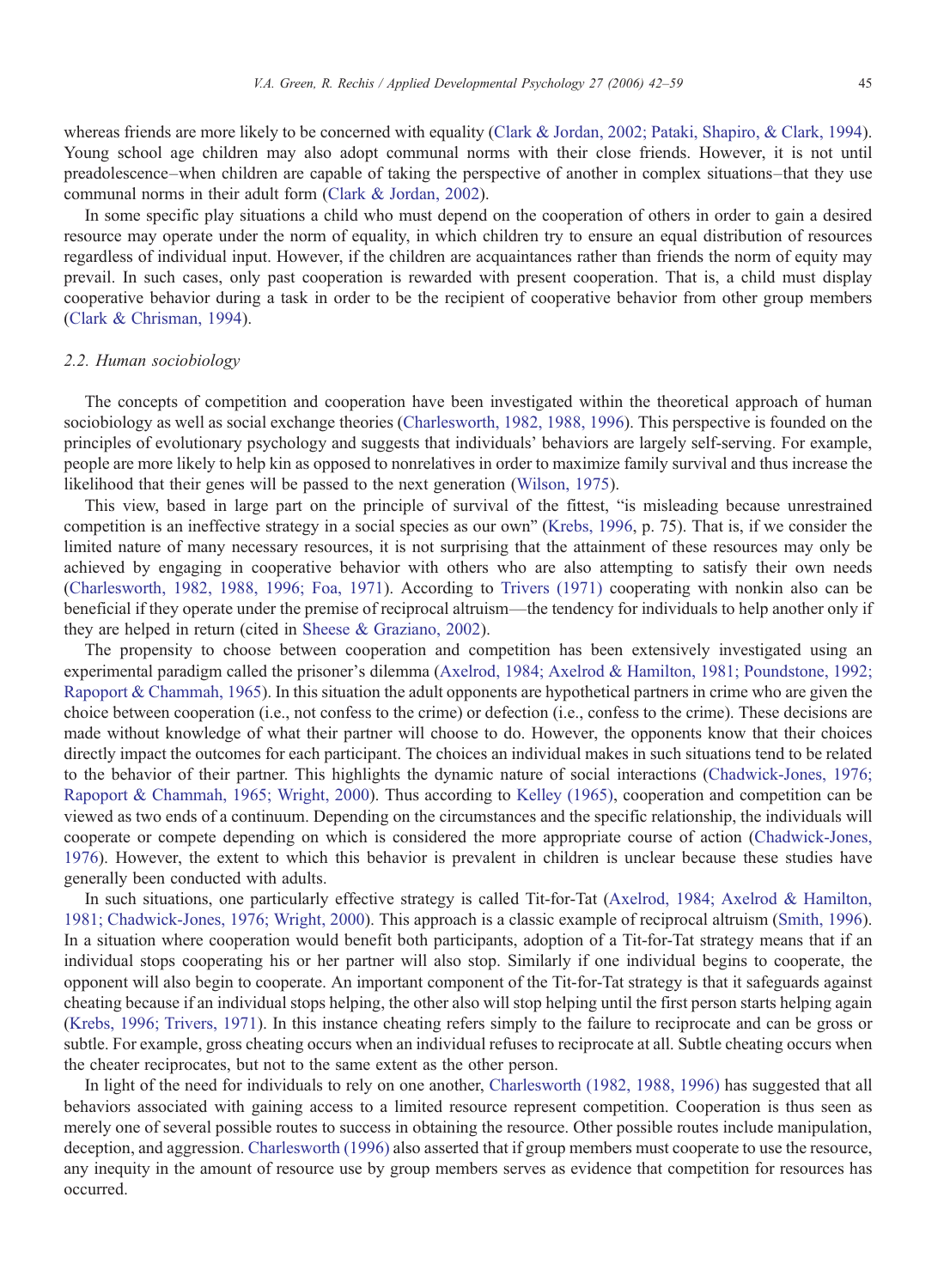According to human sociobiology, these within-group differences are manifested because individuals differ in both their abilities and their predisposition toward competing for resources [\(Charlesworth, 1982, 1988, 1996; Hawley, 1999;](#page-14-0) [Strayer & Strayer, 1976\)](#page-14-0). After numerous encounters, individuals may become aware of their limitations with respect to competing with others and thus a pattern of asymmetry is likely to emerge. This asymmetry between individuals has been observed by focusing on coercive and aggressive strategies, e.g., the number of attacks and threats leading to submission and the number of verbal commands leading to compliance [\(LaFreniere & Charlesworth, 1983; Strayer &](#page-15-0) [Strayer, 1976\)](#page-15-0). Consequently, it may become evident that some individuals are more socially dominant than others and therefore might assume a higher status in terms of dominance hierarchies within the classroom. Despite having aggressive tendencies, individuals who have high dominance status may become socially central to the group, as evidenced by the fact that they are often observed and emulated by other group members [\(Abramovitch & Grusec,](#page-13-0) [1978; LaFreniere & Charlesworth, 1983; Hawley, 1999\)](#page-13-0).

Dominance status is also linked to both the sex of the child and his or her level of resource use in limited resource tasks [\(Charlesworth & LaFreniere, 1983; LaFreniere & Charlesworth, 1987\)](#page-14-0). For example, in their series of studies investigating children's access to a Movie-Viewer, Charlesworth and colleagues found that children who were high on a classroom-based dominance hierarchy (mostly boys) were able to gain greater access to the cartoons than those who are low on the hierarchy (mostly girls). As a result of this close association between status and access, some limited resource studies have defined dominance status in terms of the level of access children are able to obtain during a limited resource task (e.g., [Charlesworth & Dzur, 1987](#page-14-0)).

In summary, the terms cooperation and competition can refer to the specific requirements of the task at hand, the strategies an individual chooses to adopt in a given situation, or a combination of both. Taken together these theoretical approaches suggest that interdependency as a social species and the desire to maintain interactions with others will influence social goals and will therefore determine to some extent how children respond (cooperatively or competitively) to a particular situation. It also highlights the multi-dimensionality of cooperative and competitive behavior, because children may have different social goals across different contexts and choose to compete or cooperate for different reasons.

## 3. Social competence in critical social situations

The common notion of socially competent behavior is that it is associated with only cooperative, friendly and prosocial behaviors ([Eisenberg & Mussen, 1989](#page-14-0)). However, most definitions of social competence include behaviors designed to meet one's own requirements while being cognizant of the needs of others. As stated earlier, some social situations place additional demands on participants that affect behavior. How children balance their own needs with the wishes of their peers during critical social situations has not received much attention in the literature.

According to [Shantz \(1987\)](#page-16-0) when dealing with a conflict situation there are a number of ways for participants to "overcome one another's opposition or resistance… including strategies and tactics such as persuading, bribing, threatening, sharing, insulting or physically aggressing. In short, a variety of prosocial and anti-social behaviors may occur" (p. 285). The decision to utilize particular strategies may depend not only on children's social or instrumental goals in the given situation but also on their level of social competence. [Putallaz and Sheppard \(1992\)](#page-16-0) have suggested that competence and incompetence are not parallel constructs but rather "incompetence contains similar elements across all situations, whereas competent behavior and thought varies from situation to situation" (p. 330).

This view that social competence is multidimensional has been reiterated in recent work within the field of human sociobiology. For example, [Hawley \(1999\)](#page-15-0) has suggested that social dominance should be viewed from both a strategybased and developmental perspective. When viewed in this way it is evident that a significant relationship exists between social dominance and social competence [\(Hawley, 2002; Vaughn, Vollenweider, Bost, Azria-Evans, & Snider,](#page-15-0) [2003](#page-15-0)). In particular, [Hawley \(1999\)](#page-15-0) suggests that the aggressive strategies, which might be adopted by socially dominant toddlers to coerce peers to comply, may become less acceptable as children move through the preschool years. Thus, socially competent children, many of whom may be socially dominant, begin to recognize the need to use a range of strategies (e.g., prosocial and coercive) to meet their needs, whereas less competent children continue to use only overtly aggressive strategies and subsequently may become rejected by the peer group.

Thus, prosocial and coercive behaviors may not represent two ends of the competence continuum; rather they may be two sides of the same coin. That is, in some situations socially competent children may choose to adopt a combination of prosocial and coercive strategies in order to meet their needs ([Bukowski, 2003; Hawley, 1999, 2002;](#page-14-0)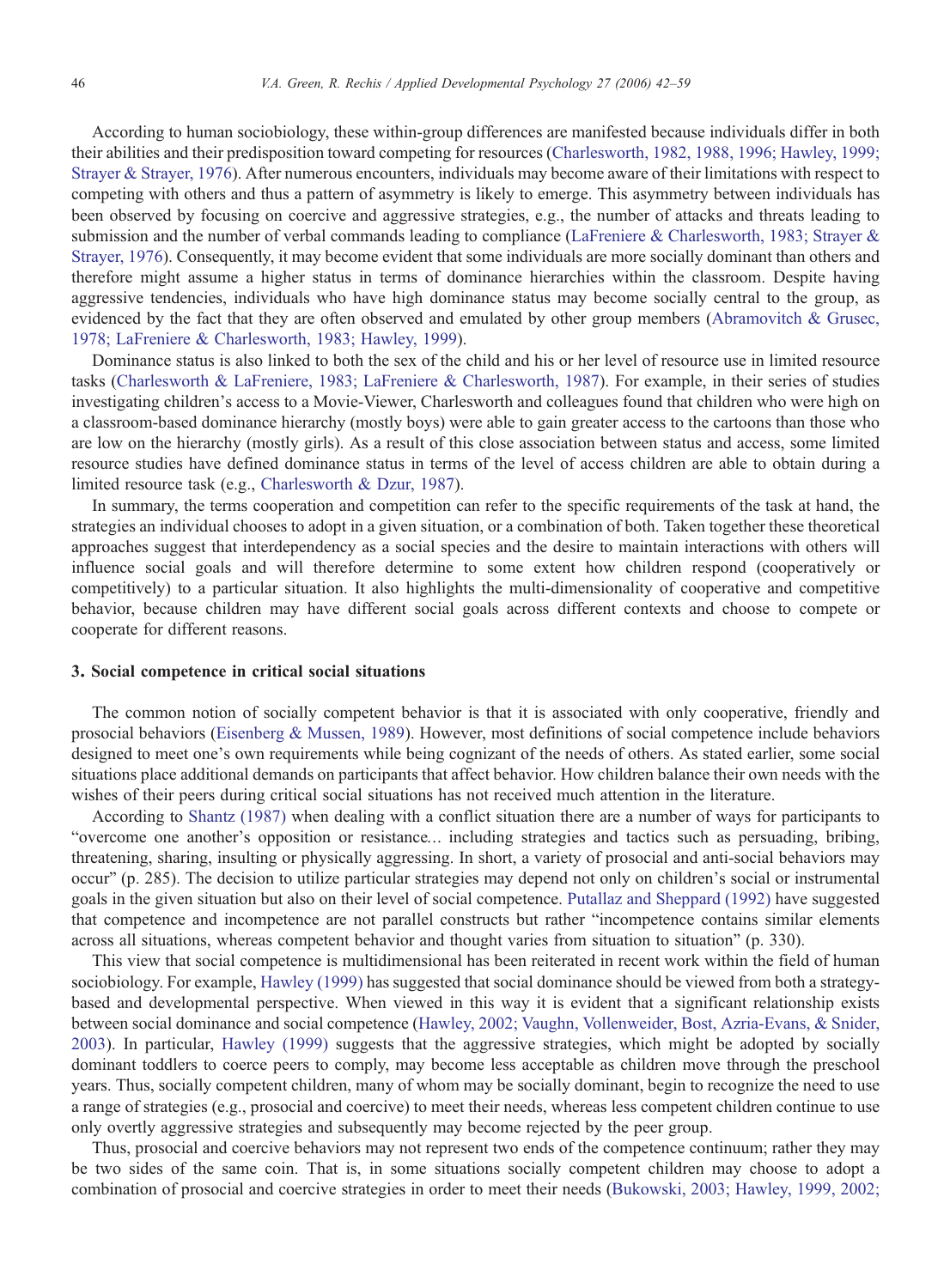[Putallaz & Sheppard, 1992; Shantz, 1987; Vaughn et al., 2003\)](#page-14-0). The remainder of the review will present evidence for this view by focusing on critical social situations that clarify the roles that competition and cooperation play in the development of social competence and effective conflict management skills.

# 4. Competitive situations that require cooperation

Researchers developed the Marble Pull game and the Movie-Viewer procedure to investigate the behaviors children use in competitive situations that require cooperation between participants. Madsen et al. developed the Marble-Pull game and used it in a series of studies with pairs of children aged 4–11 years (e.g., [Kagen & Madsen, 1971; Madsen,](#page-15-0) [1967, 1971; Madsen & Shapira, 1970](#page-15-0)). In this game, two children attempt to gain marbles that are placed on a table between them. Retrieval of the marbles requires the operation of levers and the children can only gain the desired resource (marble) by coordinating their efforts and cooperating with each other. If one child tries to compete and gain more for him or herself by 'pulling' against the other child, neither participant benefits because the game is engineered so that the marble will simply drop through a hole and be lost. The children must take turns in order for an equal distribution of marbles to occur. In this type of situation competitive and cooperative behaviors are made overt and are therefore easily measured [\(Madsen, 1971](#page-15-0) cited in [Richard et al., 2002](#page-16-0)).

In the Movie-Viewer situation [\(Charlesworth & LaFreniere, 1983\)](#page-14-0), a more complex interaction of cooperation and competition is arranged. A group of four children must "cooperate to create a resource, for which they then compete" [\(Krebs, 1996](#page-15-0), p. 76). The Movie-Viewer apparatus is constructed in such way as to restrict the viewing of the cartoons to only one child at a time. However, once the child is in the viewing position s/he cannot reach the controls that operate the viewer. Therefore, the child must be able to enlist the cooperation of two other children. For example, one child is needed to operate the light source and another child is needed to crank the gears to move the film. As there is always a fourth child in the room and only three positions, competition is inevitable. Throughout the session children are constantly vying for the viewing position; however they quickly realize that at least two of them must spend part of their time operating the equipment. As a consequence there is generally a great deal of activity as children constantly try to negotiate a role for themselves.

A number of researchers have used this Movie-Viewer situation to investigate young children's (3–6 years) cooperative and competitive behavior (e.g., [Charlesworth, 1996; Charlesworth & Dzur, 1987; Charlesworth &](#page-14-0) [LaFreniere, 1983; Green, 1998; Green, Cillessen, Berthelsen, Irving, & Catherwood, 2003; LaFreniere &](#page-14-0) [Charlesworth, 1987; Powlishta & Maccoby, 1990; Sebanc, Pierce, Cheatham & Gunnar, 2003](#page-14-0)). The results of these studies have been consistent in that the distribution of the resource is often highly inequitable. That is, in most groups, some children win by gaining a great deal of the resource, whereas other children lose by gaining very little of the resource, despite the fact that they often ended up helping the winners [\(Charlesworth, 1996\)](#page-14-0). The findings from the Movie-Viewer studies have also illustrated that various factors such as familiarity of group members, dominance status, peer status, a child's sex and whether a child is playing with same-sex or opposite-sex peers influence success and strategy use in this type of play situation.

## 4.1. Familiarity

It has been well established in the literature that children's behavior changes as a consequence of how well they know their playmate (see [Newcomb & Bagwell, 1995](#page-15-0) for a review). This ability to distinguish between friends, activity partners, acquaintances, and strangers begins in the preschool years ([Howes, 1987; Ladd, 1999; Rubin et](#page-15-0) [al., 1998](#page-15-0)). In particular, friends and non-friends differ in their display of conflict, cooperation and competition [\(Hartup, 1989, 1992](#page-15-0)). However, there is evidence to suggest that differences in behaviors with friends versus acquaintances vary with the contextual demands of the situation and with participants' sex. For example, in a series of studies with 6–10 year old children, [Berndt \(1981a, 1981b, 1986\)](#page-13-0) found that there was a tendency for friends to work well together (even in competitive situations) if they could receive equal rewards. However, if the situation was more competitive such that sharing reduced the chances of gaining a reward, boys (but not girls) were more competitive with their friends than they were with their classmates. Friendship did not affect girls' behavior in the tasks. The author suggested that in this competitive situation relative loss was more disturbing for boys than girls and attributed this difference to an interaction of relatively higher levels of spontaneity between friends and competitiveness in boys.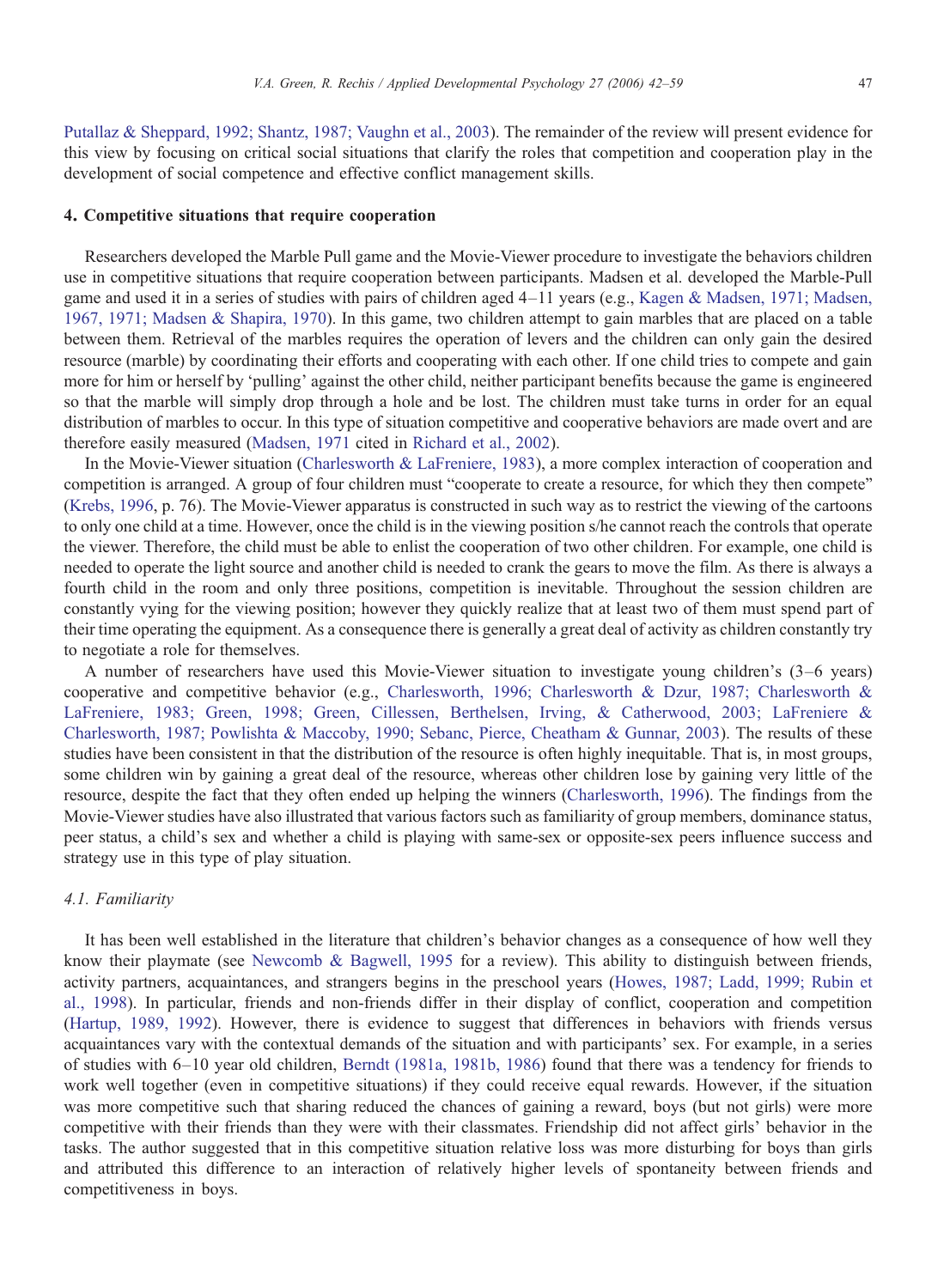The highly competitive nature of the task appeared to influence the children's behavior, with boys showing more competition with their friends than with their acquaintances. This situation (where cooperation amongst peers decreases the chance of a reward) is in contrast with the Movie-Viewer situation in which cooperative behavior increases the chances of receiving awards. In particular, in the Movie-Viewer task, [Charlesworth and LaFrieniere](#page-14-0) [\(1983\)](#page-14-0) found that groups containing friends were more likely to work cooperatively together (and thus gain higher overall rewards) than groups containing few friends. Furthermore, friendship dyads within the groups gained more viewing time than non-friendship dyads.

Thus it appears that when cooperation is required friends will work together to receive a reward more than acquaintances will. However, if the task is purely competitive and does not require cooperation then friends (particularly males) will compete more with one another than they will with acquaintances.

These findings are consistent with the distributive norms espoused by social exchange theorists. In particular, if friends are more likely than non-friends to place greater emphasis on equality rather than equity, then it follows that in this particular type of situation–where reciprocity is key–that groups containing friendship dyads would have higher viewing times. That is, close friends may be less concerned with exactly how much their partner has helped if the overall goal is to gain more viewing time for both of them.

Furthermore, some preliminary evidence for the existence of these distributive norms can also be found when the overall percentage of viewing time as a function of time spent in the session is compared across studies. [Charlesworth \(1996\)](#page-14-0) found that over a series of studies involving the Movie-Viewer (where all the children were classmates) that the movies were being watched approximately 80% of the time. In contrast, [Green \(1998\)](#page-14-0) found that groups of strangers watched only approximately 50% of the time. This suggests the children in the Green study did not coordinate their efforts and utilize the resource to the same extent as familiar children in previous Movie-Viewer studies. There is some evidence to suggest that children who are unfamiliar to one another operate under the distributive justice norm of equity whereby each participant in the interaction only receives as much as they give. For example, [Patiki et al. \(1994\)](#page-16-0) assigned first and third grade children to work with a partner on a joint task and then asked them to share a reward with their partner. They found that children were more likely to use equality (rather than equity) with their friends than they were with their classmates. The distinction, however became more salient with age with third graders in their study showing a greater preference for using the equality rule with friends than did first graders (cited in [Clark & Chrisman, 1994\)](#page-14-0). Therefore, if a child does not appear to provide an adequate amount of help to others, the group may be less inclined to assist the child in viewing the cartoons. This unwillingness to help one another and coordinate helping efforts would inevitably result in less overall viewing time. However, because of a desire to maintain their friendship bonds groups of friends may be more likely to operate under the norm of equality to ensure a fair distribution of rewards regardless of input. Therefore, they may be more inclined to overlook any discrepancies in relative contributions. However, there is a need for more studies that compare groups of unfamiliar children with groups of friends. This would further our understanding of distributive justice in situations that involve competition and cooperation.

#### 4.2. Dominance status

A child's position in a classroom-based dominance hierarchy has been found to be significantly related to how successful she or he is in competing in limited resource situations. For example, in the Movie-Viewer studies, children who were high on the classroom based dominance hierarchy gained more viewing time than low ranked children. Children's position on the dominance hierarchy was ascertained by measuring the level of asymmetry in their social interactions with peers (e.g., two of the indicators were the number of attacks and threats leading to submission, and the number of verbal commands leading to compliance). The higher ranked children appeared to obtain the resource with little resistance from their lower ranked peers [\(Charlesworth & LaFreniere, 1983](#page-14-0)). In the studies conducted by Charlesworth et al. in which the children were familiar to one another, low ranked children seemed to avoid conflict with a dominant child by standing back or moving to a helping position and waiting for a turn rather than competing for a viewing position. According to [Charlesworth \(1996\),](#page-14-0) low ranked children appeared to be acutely aware of their low position from previous encounters with these high ranked children.

In order to better understand why some children achieved more viewing time than others within each group, Charlesworth et al. compared the strategies of those children who viewed the most with those who viewed the least [\(Charlesworth & Dzur, 1987; Charlesworth & LaFreniere, 1983; LaFreniere & Charlesworth, 1987\)](#page-14-0). Some differences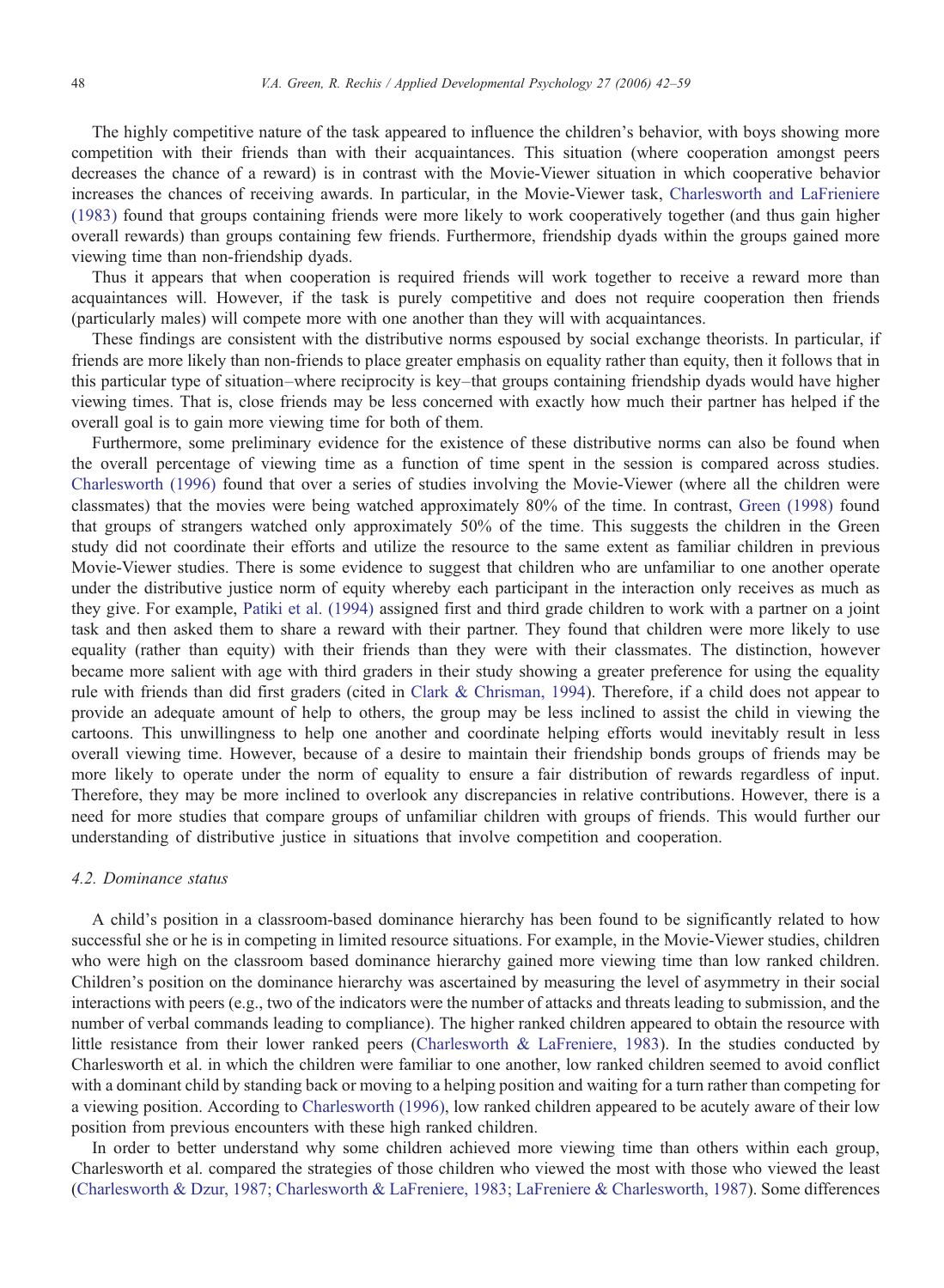were found between high and low use children with regard to the types of strategies they used. In mixed-sex groups containing 2 boys and 2 girls, high resource use children attempted to take over the viewing position more frequently than low use children and tended to use more commands and aggressive attacks in order to access the viewing position [\(Charlesworth & LaFreniere, 1983; LaFreniere & Charlesworth, 1987](#page-14-0)). They also tended to use a greater number and range of strategies and relied on a combination of prosocial and assertive strategies in order to stay in the viewing position ([Green, 1998\)](#page-14-0).

Given the interdependence of time spent viewing, helping and bystanding, it is not surprising that high use children would have lower overall bystanding and helping times as compared to low use children. When high and low resource use children are compared on time spent helping and bystanding, [Charlesworth and LaFreniere \(1983\)](#page-14-0) found that high and low use children spent approximately the same amount of time helping others and a similar pattern of results was found in the [Green \(1998\)](#page-14-0) study. However there is some inconsistency in the Movie-Viewer studies with regard to the relative amount of time high use children spend helping as opposed to just bystanding. [Charlesworth and LaFreniere](#page-14-0) [\(1983\)](#page-14-0) found that when high use children weren't watching the cartoons they divided their time equally between helping others and bystanding. In contrast, [Green \(1998\)](#page-14-0) found that high use children spent more time in one of the helping positions than bystanding.

This discrepancy could be attributed to how *helping* is defined. In the [Green \(1998\)](#page-14-0) study high use children appeared to engage in a subtle form of cheating when they were in one of the helping positions. The Movie-Viewer in this study had a curtain, which covered the television screen. Therefore, in order to view the cartoons a child in one of the helping positions had to raise the curtain and keep it raised by holding onto a string that was attached to a pulley. If the child released the string the curtain would fall. [Green \(1998\)](#page-14-0) found that high resource use children spent fewer seconds helping appropriately than low resource use children when they were in a helping position. In particular, high resource use children were more likely to misuse the equipment by continuously raising and lowering the curtain rather than holding it steady. This seemingly covert type of helping strategy appears to be one way in which high use children manipulate the situation to their advantage and undermine the resource use of others. For example, these children may have been increasing their chances of gaining more viewing time by frustrating the child in the viewing position enough so as to ensure that the viewing child will relinquish his or her position. The high resource use child also maintains a positive image in the group because they appear to be making a contribution by helping.

According to [Charlesworth \(1996\)](#page-14-0), high resource use children were more likely to engage in a mixed-strategy approach, i.e., a combination of cooperative and competitive behaviors and strategies, when involved in the task. These successful high use individuals were able to assert themselves by taking over the viewing position and recruiting the help of others. They used a combination of prosocial and coercive strategies. Most importantly, these high use children also remained involved in the ongoing activity by spending some time helping—which created a reciprocal pattern of behavior. However, as [Green \(1998\)](#page-14-0) suggests, they may not have been helping appropriately.

In summary, the findings from the Movie-Viewer studies suggest that the children who gain the most viewing time in the group do contribute to the ongoing activity, and therefore could be considered to be socially competent as they are considerate of the needs of others. However, the inequity that prevailed within each group (regardless of the familiarity of the group members) suggests that during competitive situations that require cooperation, socially competent children may still manipulate the situation such that their own needs take precedence. Furthermore, another factor that appears to contribute to both the distribution of the resources and the strategies used to obtain the resource is the sex of the child and whether or not they are playing with same-sex peers.

## 4.3. Same-sex and opposite-sex play groups

Although neither social exchange nor human sociobiological theories place much emphasis on possible sex differences in accessing resources, there were several observations of sex differences in the Movie-Viewer studies by [Charlesworth and Dzur \(1987\)](#page-14-0) and [Sebanc et al. \(2003\).](#page-16-0) This section will examine sex differences in the findings from the Movie-Viewer studies by drawing upon literature within the field of developmental psychology.

Despite a considerable amount of effort on the part of early childhood educators there is evidence that girls are less likely than boys to have equal access to activities and materials in educational settings when placed in mixedsex contexts. For example, in a study of preschool children's microcomputer use in the classroom, [King and](#page-15-0) [Alloway \(1992\)](#page-15-0) found that boys were more likely to assert themselves at the expense of girls. This had a two-fold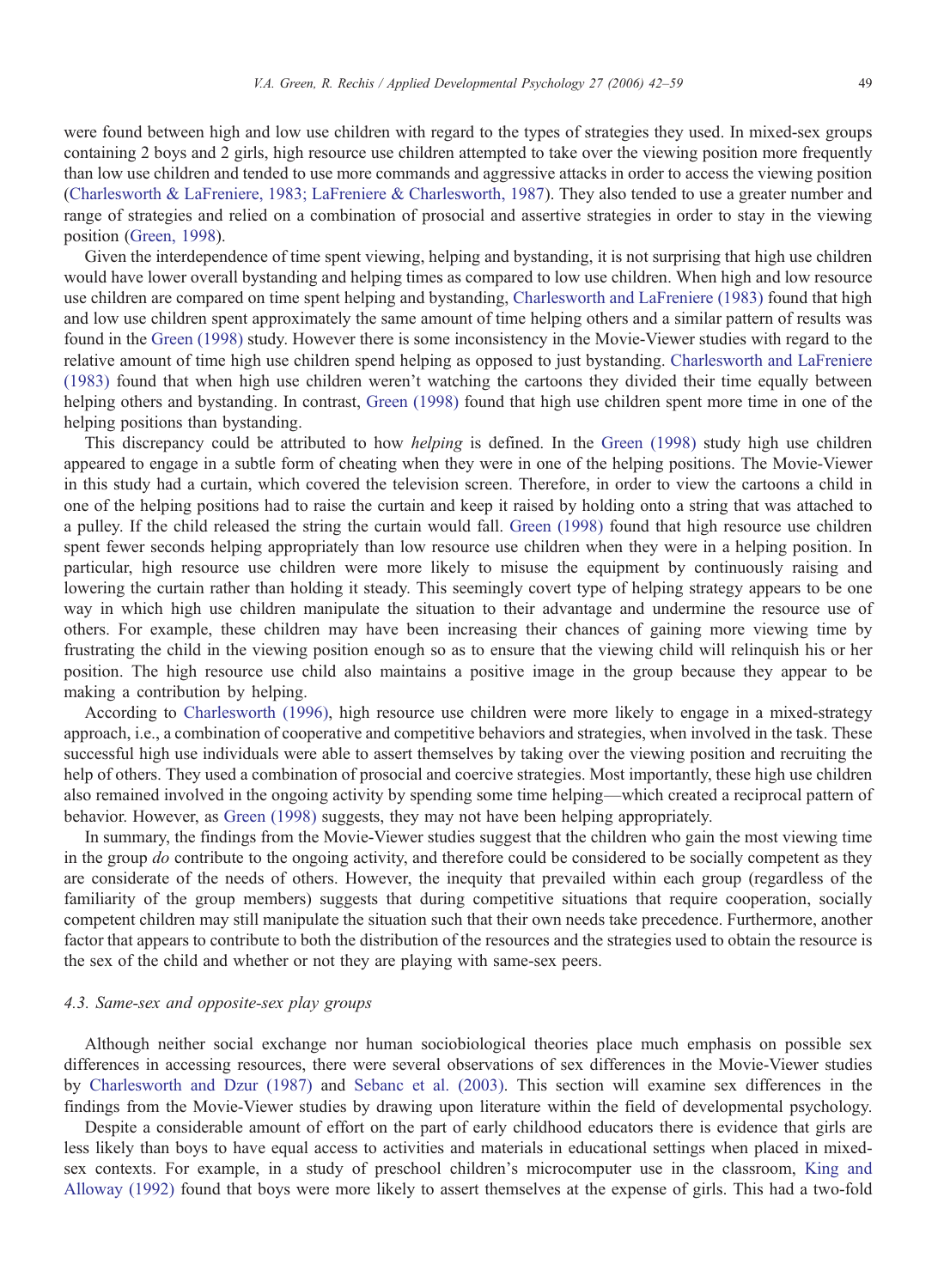effect. First, the computer became known as a 'boy' activity and therefore was avoided by some girls. Second, when entry attempts were unsuccessful, girls often gave up trying to participate in the activity and instead took on a bystander role.

Similar results have been found in the Movie-Viewer studies where boys tended to dominate the resource in mixedsex groups and dyads (e.g., [Charlesworth & LaFreniere 1983; Green et al., 2003; LaFreniere & Charlesworth, 1987;](#page-14-0) [Powlishta & Maccoby, 1990\)](#page-14-0). Considering that sex-segregation begins early and is a consistent feature of children's social worlds [\(Leaper, 1994; Maccoby, 1988; 1998; Maccoby & Jacklin, 1987; Serbin, Moller, Gulko, Powlishta, &](#page-15-0) [Colbourne, 1994; Serbin, Sprafkin, Elman, & Doyle, 1982\)](#page-15-0), the differences that have been found in the play behavior, social organization, and leadership styles of girls and boys may be one reason why boys have been more successful in obtaining access to limited resources in several of the studies included in this review. It is possible for example, that boys have more experience in competing with others in an overt manner [\(Benenson et al., 2002; Roy & Benenson,](#page-13-0) [2002](#page-13-0)). They often play in larger groups than girls, place a greater emphasis on the establishment and maintenance of dominance hierarchies, and boys' speech is often directive, as it is used to assert power and influence over others [\(Archer, 1992; Maccoby, 1998; Maccoby & Jacklin, 1987\)](#page-13-0).

In contrast, girls play in smaller groups and engage in more intimate social interactions, turn-taking, and cooperative endeavors. Leadership in girls groups revolves around suggestions rather than demands [\(Archer 1992; Maccoby, 1998;](#page-13-0) [Maccoby & Jacklin, 1987](#page-13-0)). As a result of these observed behavioral differences, boys have been characterized as exhibiting a more competitive style of interaction, whereas girls have been described as evidencing a more communal or cooperative orientation ([Eagly, 1987; Leaper, 1994\)](#page-14-0). Despite the emphasis in the literature on sex differences in behavior, there are many instances in which girls and boys behave in similar ways ([Leaper, 1991; Underwood, 2004\)](#page-15-0).

When children have been observed attempting to access the Movie-Viewer in same-sex groups, sex differences and similarities in children's behavior are apparent. For example, [Charlesworth and Dzur \(1987\)](#page-14-0) found that groups comprised of girls used more verbal behavior and groups of boys used more physical strategies to gain access. [Green](#page-14-0) [\(1998\)](#page-14-0) also found that boys were more likely than girls to use physical strategies such as pushing others out of the way to obtain the resource. Boys also used a greater number of overall strategies than girls, including a larger number of verbal commands. [Charlesworth and Dzur \(1987\)](#page-14-0) also found there was a significant difference between boys and girls in the amount of apparent pleasure they gained from the movie-viewer experience, with boys showing more positive affect than girls.

Despite these differences in interaction style, there were some similarities between all-boys and all-girls groups. For example, in both the [Charlesworth and Dzur \(1987\)](#page-14-0) and [Sebanc et al. \(2003\)](#page-16-0) studies, boys and girls did not differ in terms of the number of commands and demands they used. Furthermore, no differences were found in the amount of time children spent viewing the cartoons in all-girls versus all-boys groups. The children were equally interested in obtaining the resource. In fact, in [Green et al.'s \(2003\)](#page-14-0) study of unfamiliar children, groups consisting of all girls used the resource more efficiently than groups consisting of all boys. Specifically, all-girls groups were able to gain more viewing time than all-boys groups.

Another finding that has implications for sex and gender research is that regardless of the sex of the children in the groups and regardless of the familiarity of the children, the distribution of resources was usually inequitable [\(Charlesworth, 1996; Green et al., 2003](#page-14-0)). That is, some children gained more viewing time than others and this was evident in mixed-sex groups, same-sex boy groups, and same-sex girl groups. The inequity in use of the resource in the mixed-sex groups was primarily caused by girls missing out. However, the inequity in both same-sex girl groups and same-sex boy groups highlights the importance of recognizing that a tendency toward competitiveness is likely to exist within both boys and girls.

When high and low resource use girls and boys were compared in same-sex groups, [Charlesworth and Dzur \(1987\)](#page-14-0) found that high usage was related to high frequencies of verbal and physical behaviors and a greater range of particular strategies, but only for girls, suggesting that predictors of resource use for girls and boys may differ. These authors found that boys with high resource use gave significantly less help to others than boys with low use. When high resource use boys weren't viewing they tended to spend more time observing rather than helping. In contrast, there was a trend for girls with high use to help more than girls with low use. More recently, [Green's \(1998\)](#page-14-0) investigation of children who were unfamiliar with one another in both same-sex and mixed-sex groups did not reveal any sex differences in the behavior of high use boys and girls and between low use boys and girls in either mixed or same-sex groups. These findings suggest that sex differences between high and low resource use boys and girls may only emerge when children are playing with familiar peers.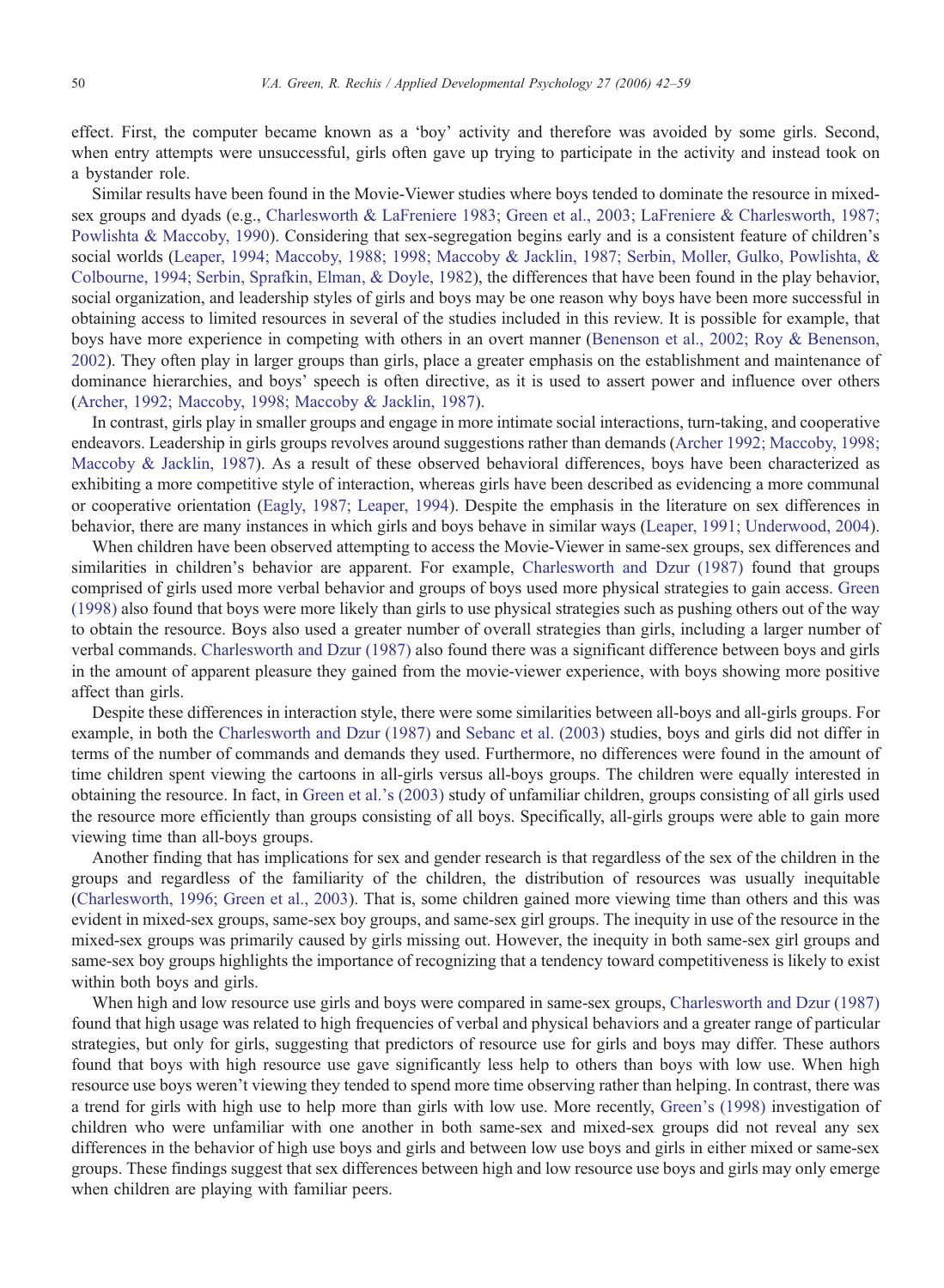Despite this propensity for both girls and boys to engage in competitive behavior (at least as evidenced by the Movie-Viewer studies) there is evidence to suggest that girls and boys may experience competition differently. For example, [Benenson et al. \(2002\)](#page-13-0) point out that although girls and boys may be equally interested and capable of engaging in direct competition and aggression, there appear to be differences in how *comfortable* they are with competitive encounters. In particular, [Benenson et al. \(2002\)](#page-13-0) videotaped pairs of same-sex peers as they played a series of competitive games (where cooperation was not required) and found that when the opponents could see each other (i.e., there was no barrier between them) girls displayed higher levels of discomfort than boys.

The findings from these studies also highlight the importance of looking beyond differences between girls and boys to the existence of individual differences within groups of girls or within groups of boys ([Green, Bigler, & Catherwood,](#page-14-0) [2004; Maccoby, 2002](#page-14-0)). For example, it is assumed that many young boys and girls will miss out on gaining access to prized roles and resources due to classroom hierarchies that favor boys, however female dominance hierarchies might exist that also exert effects [\(Carlson Jones, 1984](#page-14-0)). That is, despite their reputation for cooperative behavior, some girls are also missing out during their same-sex encounters. The limited resource scenario appears to be a good way of examining this phenomena because it allows the close observation of children's behavior in same and mixed-sex groups in order to determine if there is there something distinctive about the behavior of successful girls versus successful boys.

Evidence from limited resource studies suggest that some children appear to take control of resources and are better able to manipulate the situation to their advantage ([Hawley, 2002; Hawley & Little, 1999](#page-15-0)). Who are these high resource users? In mixed-sex groups they are generally boys ([LaFreniere & Charlesworth, 1987](#page-15-0)) but this is not always the case. For example, [Green \(1998\)](#page-14-0) reported that 7 of the 20 mixed-sex groups (consisting of 2 boys and 2 girls) had a girl as the highest user in the group. These girls may simply have been the most dominant children in the classroom (e.g., [Charlesworth & LaFreniere, 1983; LaFreniere & Charlesworth, 1987](#page-14-0)). Another explanation is that these children might have had higher status in the eyes of their peers. Although there is some evidence to suggest that there is a degree of overlap between social dominance and social competence ([Bukowski, 2003; Vaughn, 1999; Vaughn et al., 2003;](#page-14-0) [Vaughn & Waters, 1981\)](#page-14-0), the relationship between social dominance and sociometric status is less clear ([Sebanc et al.,](#page-16-0) [2003\)](#page-16-0).

## 4.4. Peer status

A child's status within the classroom is often defined by asking fellow classmates to rate each class member in terms of relative liking or nominate those students whom they like most or least ([Dunnington, 1957\)](#page-14-0). The resulting scores of social impact (few vs. many nominations) and social preference (liked or disliked) are then used to determine a child's individual status in the classroom ([Coie, Dodge, & Coppotelli, 1982; Newcomb & Bukowski, 1983; Peery, 1979](#page-14-0)). Popular children are considered to be socially competent in that they have the skills to make and maintain friendships and are able to get along with other children and play in a cooperative manner (see [Rubin et al., 1998](#page-16-0) for a review).

To date, two studies involving the limited resource situation have included measures of peer status. First, [Putallaz](#page-16-0) [and Sheppard \(1990\)](#page-16-0) assessed pairs of popular and pairs of low-status 6-year-old children during a limited resource play situation. They found that popular dyads tended to have more collaborative and cooperative approaches to using the toys. Conversely, low status children tended to be highly competitive with one another. These findings suggest that peer status is related to cooperation and competition. The authors point out, however, that this finding must be interpreted with caution because the scenarios did not place the additional demand of requiring cooperation and children from different status groups were not paired with one another.

In the second relevant study, [Sebanc et al. \(2003\)](#page-16-0) observed children aged 3–6 years who were placed in same-age, same-sex groups of four and given the opportunity to play with a Movie-Viewer. The authors used a sociometric technique to determine peer acceptance and peer rejection. In particular they asked children to nominate three children that they 'especially liked' and three that they 'didn't like much'. They found that high peer acceptance was related to high access to the limited resource, but only for boys. Furthermore, for boys, being nominated by other boys was positively related to boys' use of commands and demands during the movie-viewing activity. In contrast, girls who gained the most viewing time were accepted less than girls who gained the least amount of time. It is possible that peer acceptance was related to the expectation that girls adhere to the norms of communal behavior [\(Eagly, 1987\)](#page-14-0) and equality [\(Benenson et al., 2002; Maltz & Borker, 1982](#page-13-0)). These sex differences were reiterated by teacher reports of assertiveness. For boys, acceptance by same-sex peers was positively associated with teacher ratings of assertive social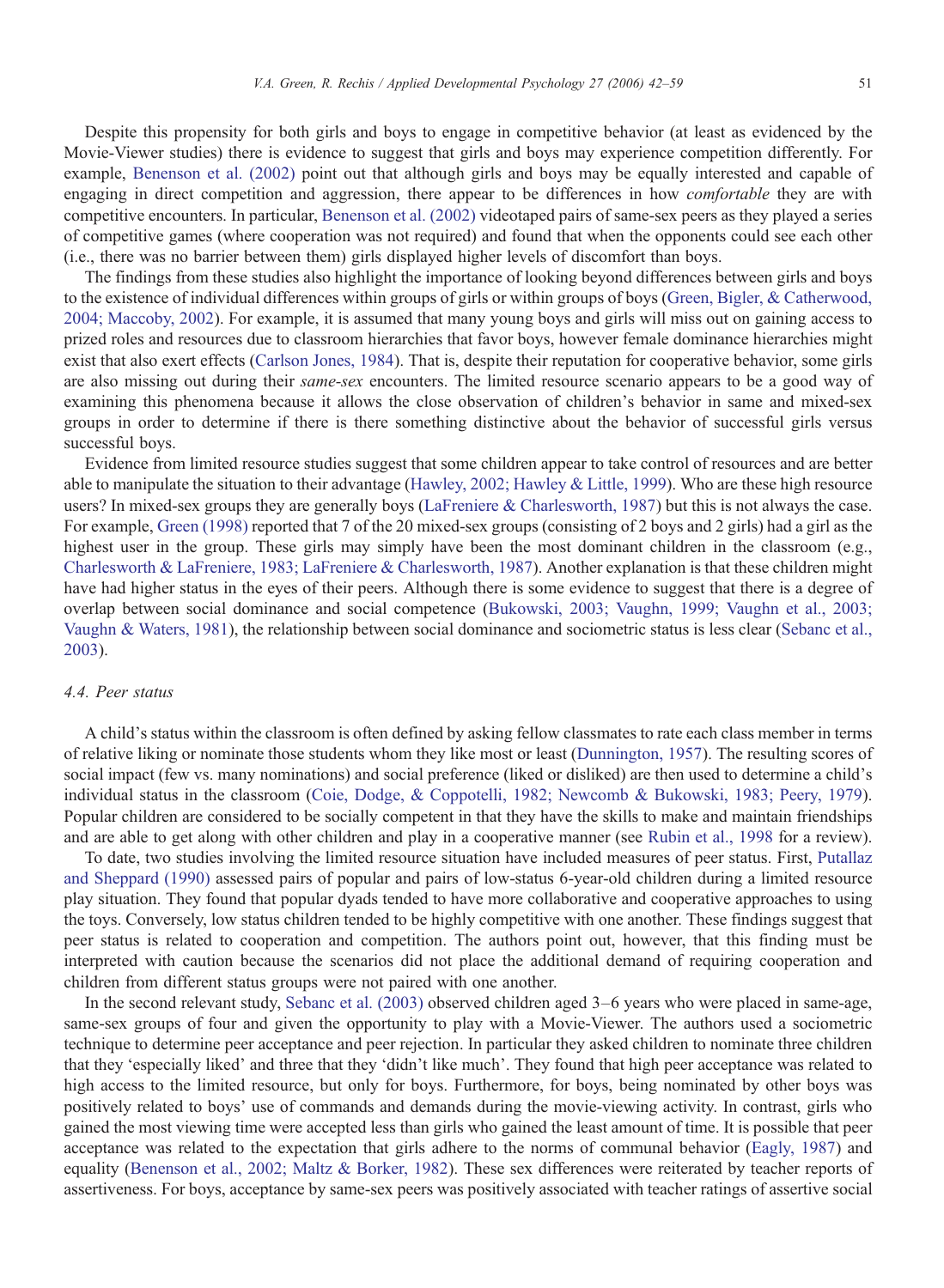skills. For girls, however, only acceptance by opposite-sex peers was positively associated with assertive social skills. As the authors suggest, the consequences of engaging in assertive behaviors can be very different for girls and boys. These findings not only highlight the importance of recognizing that children are experiencing different social worlds but that socially competent behavior may be defined differently for girls and boys ([Sebanc et al., 2003](#page-16-0)).

# 4.5. Affect, temperament and personality characteristics

The finding that a child's peer status is related to success during limited resource tasks demonstrates that specific individual factors may impact a child's social interactions. There is evidence to suggest that a child's temperament [\(Eisenberg et al., 1993; Hinde, 1976; Rubin, Coplan, Fox, & Calkins, 1995\)](#page-14-0) and attachment style [\(Sroufe, 1983;](#page-16-0) [LaFreniere & Sroufe, 1985](#page-16-0)) are also related to the way a child responds to social partners during critical social encounters and how others respond in return. However, to date few limited resource studies have investigated these individual level characteristics.

In her study of preschool children, [Hawley \(2002\)](#page-15-0) assessed the personality (e.g., agreeableness, hostility) of each member of pairs of children as they attempted to play with a desirable toy. She did not find any relationship between this measure and the use of prosocial or coercive strategies. However, she noted that "personality measures are traditionally poor predictors of specific behavior patterns in specific contexts" (p. 174). She did, however, find a relationship between parent ratings of social competence and the use of both prosocial and coercive strategies.

[LaFreniere \(1996\)](#page-15-0) manipulated the affective states of pairs of preschool boys by ensuring that one lost and the other child won during a competitive encounter. The children were then asked to engage in a competitive task that required cooperation. He found that boys who had lost during the initial encounter and who had been rated by their classroom teacher as angry-aggressive showed more negative affect and were less able to share a limited resource during the subsequent encounter than the children who had been rated as competent by the classroom teacher. These findings suggest that individual differences in affective control may play a role in children's success during critical social situations. Further studies investigating the influence of individual characteristics on resource use are needed. Future studies also could explore the potential usefulness of these types of critical social situations for use as a diagnostic tool, similar to the wealth of information that has been obtained from the use of the 'peer group entry' scenario (see [Putallaz](#page-16-0) [& Gottman, 1981; Putallaz & Wasserman, 1990\)](#page-16-0).

# 5. Describing the skilled competitor

The findings from the limited resource studies have shown that when children are faced with a situation that is competitive but requires cooperation there are many factors that can influence the nature of the interactions and the subsequent outcomes. It appears that a child's ability to successfully negotiate with his or her peers requires a considerable amount of skill. In her review of the development of social competence, [Rose-Krasnor \(1997\)](#page-16-0) suggested that researchers are still unclear about how we define the optimal level of social success. She proposed that the relationship may in fact be curvilinear—too much social success may indicate that the person has shown little regard for the needs of others, too little social success may mean that the individual put others needs before her or his own needs. Moderate success might be the ideal level as it "provides the child with opportunities to develop negotiation and compromise skills, while still promoting a sense of self-efficacy and confidence" (p. 119).

[Putallaz and Sheppard \(1992\)](#page-16-0) acknowledged the complexity of socially competent behavior in their analysis. They proposed that during critical social situations the socially competent child demonstrates the ability to master four metaprinciples. The first is relevance—the child behaves in light of the different behaviors and skills required across different settings. The second involves being socially centered. The socially competent child shows awareness of otheroriented strategies; socially competent children show a genuine interest in social interaction for its own sake. The third meta-principle is social perceptiveness. In particular, children must be able to accurately appraise their social world by determining relevant social norms. The last meta-principle refers to the ability to balance "one's own interests with those of other children" (p. 351).

These principles suggest that one reason why some children are able to gain more of a limited resource than other children could be due to the approach they take in such situations. Considering the first two principles, a competent child may quickly recognize the need for cooperation and use a relevant set of strategies to socially engage with their peers. They are also more likely to determine the social norm in this activity—that all the children in the group are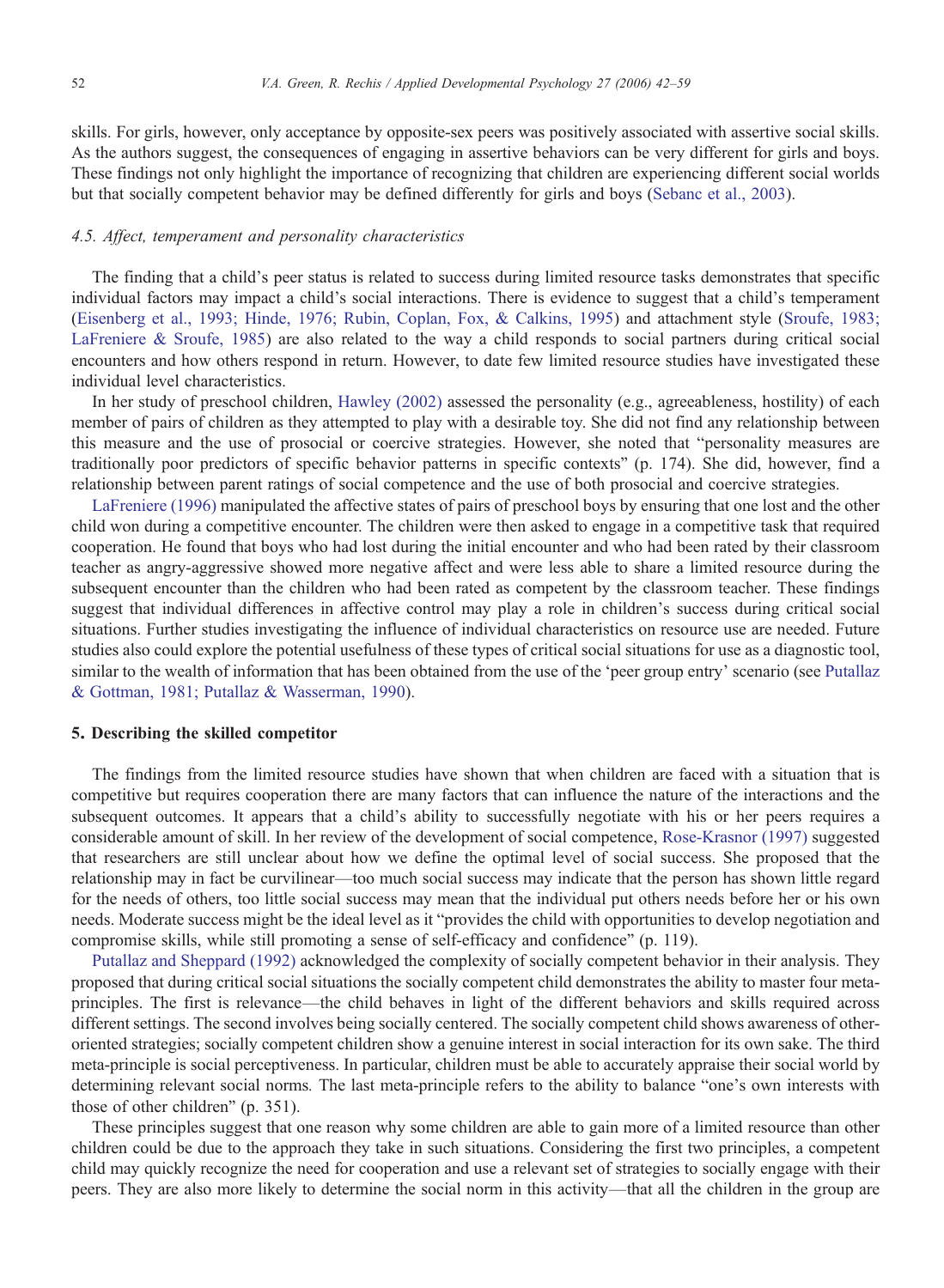trying to access the resource. This awareness may influence the extent to which they balance their active pursuit of the viewing position with their willingness to contribute to the ongoing activity by remaining involved rather than standing back to wait for an opportunity.

Thus, competent children are able to "compete in the company of others" ([Bukowski, 2003,](#page-14-0) p. 39). Part of this skill concerns having a good sense of timing. Competent children appear to have the ability to make suggestions that are followed by contagious enthusiasm and interest ([Waters & Sroufe, 1983\)](#page-17-0). They try to make it fun for everyone, and in this respect their competitive behavior has a certain finesse ([Hawley, 1999\)](#page-15-0).

Analyses of strategies used by the more socially competent children revealed that they most often use a combination of prosocial and coercive strategies. In addition, [Green's \(1998\)](#page-14-0) findings showed that such children used different types of strategies when attempting to access the resource than they used to maintain control of the resource. Successful children appear to withhold more coercive strategies until they are in control of the resource. Further, when children were able to use coercion combined with humor their tenure in the desired position may be prolonged. Timing as well as strategy comes into play. Competent children may decide to relinquish their role if they perceive that others are tiring of their dominance. Once they are dethroned, they are more likely to continue the pattern of reciprocal exchange by spending at least some of their time helping as opposed to just standing back. In this respect they are still part of the group and can continue to vie for another turn at the viewer. They may do this by negotiation, manipulation, deception, humor, cheating, or–depending on who is in the viewing position–by asserting their authority in another take-over bid [\(Charlesworth, 1996\)](#page-14-0).

Researchers have noted the use of these strategies during the Movie-Viewer task [\(Charlesworth, 1996; Green,](#page-14-0) [1998\)](#page-14-0). For example, some children would 'entertain' the others by verbally describing the cartoons while still maintaining the viewing position. Other children developed a strategy of sharing that was clearly unequal but was implemented in such a way that the other group members were unaware of the inequity. For example, one child suggested that he would be time-keeper and tell the others when it was time to change roles. His time keeping was heavily biased in his favor—which meant he had much longer turns at the viewer. In other groups, individuals came up with creative ways to distract the child in the viewing position and thereby instigate a takeover bid, e.g., telling the viewing child that the teacher wants them to go and receive a prize.

# 6. Implications for early childhood practice

The early childhood classroom can be a socially demanding environment, particularly for the novice negotiator. It is therefore imperative that young children be given ample opportunity during these early years to develop their conflict management skills in preparation for middle school. Early childhood educators need to be sensitive to the complex range of social issues that emerge in their classrooms. For example, the familiarity of peers with one another and a child's sex can play an important role in the way resources are shared and the styles of communication that are adopted. Similarly, a social dominance hierarchy is likely to emerge as children become more familiar with one another. A child's place within this hierarchy may be dependent in part on their ability to successfully negotiate conflict situations with their peers. Many benefits are likely to be accrued for those children who are able to manage these daily encounters, including priority of access to resources and the maintenance of positive social relationships. There are important implications for those who are unable to navigate their social world. Without the requisite skills it is likely that these children will not only miss out on important educational experiences but also run the risk of being neglected or rejected by their peer group—labels that are very difficult to change once formed.

The studies reviewed suggest that children need to develop an additional set of skills to negotiate effectively with peers. [Selman and Domerest \(1984\)](#page-16-0) suggest that children's negotiation strategies can be classified into a number of developmental levels. For young children, coercion or fleeing is the preferred strategy. However, as children acquire more skills most of them are able to assert their own needs and engage in friendly persuasion. Eventually, these children are capable of successfully anticipating and integrating other's reactions and are able to engage in negotiations that are cognizant of the quality of future relations. Thus, negotiating with peers requires a child to develop a somewhat mature role as they attempt to satisfy their needs in a given situation, yet still maintain positive peer relations. This is not always an easy balance to achieve.

In addition to the negotiation skills required to enter a role or access a resource, the studies reviewed demonstrate the dynamic nature of children's social play and its role in peer negotiation. Preschool children frequently move in and out of play situations throughout their day ([Howes & Matheson, 1992\)](#page-15-0) and as a result, roles and resources are often up for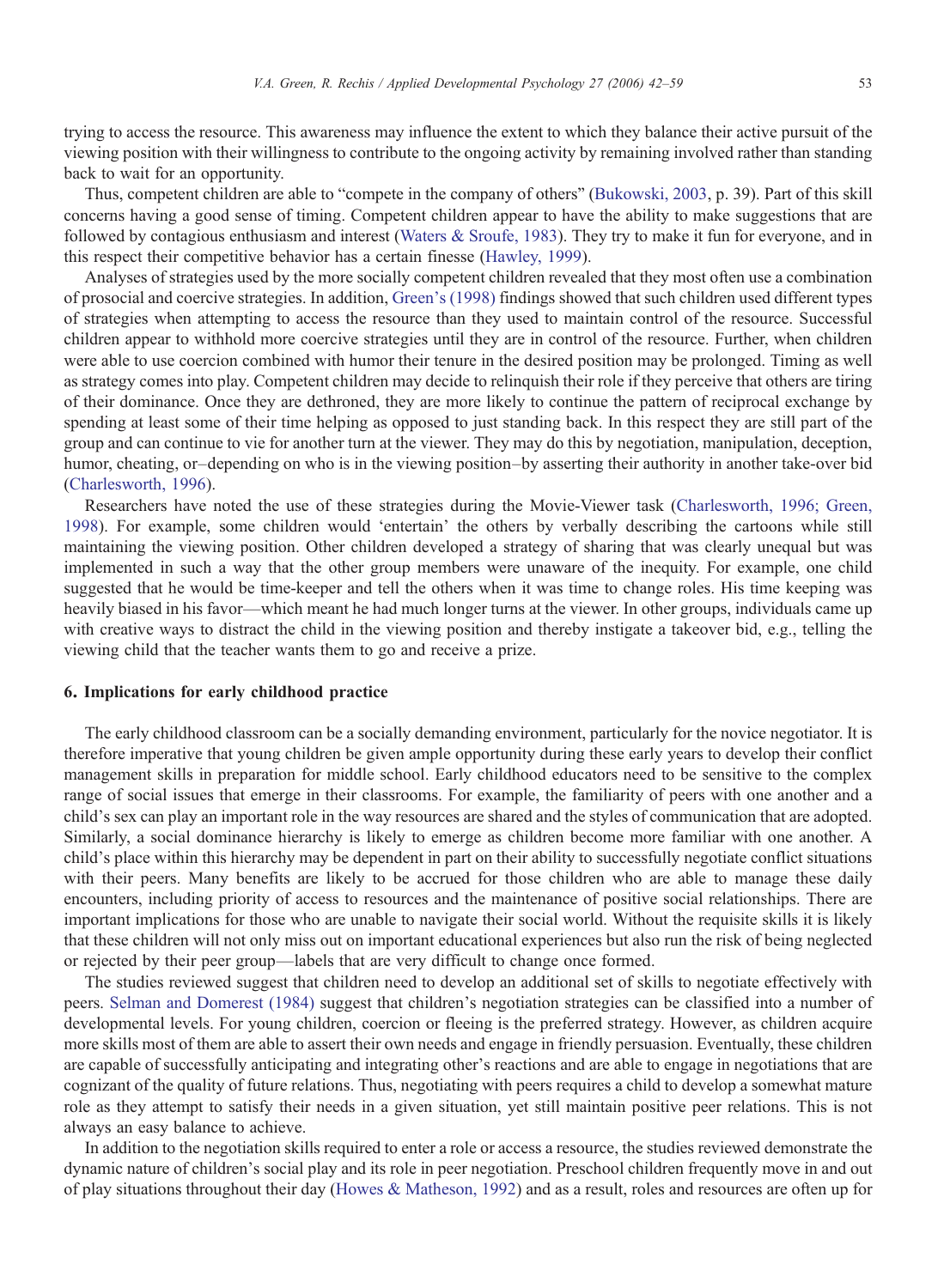re-negotiation. Therefore, a socially competent child must be able maintain their role or at least be able to re-negotiate should a take-over bid arise. When children are attempting to negotiate access to a role or resource they may be more successful by using prosocial strategies. However, once they are in the role, successful children may also need to make use of more assertive strategies to recruit others' help.

The Movie-Viewer literature suggests that successful children use a wider range of strategies and in doing so tend to engage in more verbal interaction than less successful children. This verbosity is often combined with humor and creative solutions. This pattern is often the deciding factor in whether peers choose to go along with another child's suggestions ([McGhee, 1988](#page-15-0)).

Some children appear to have these negotiation skills from an early age whereas others have great difficulty working and playing effectively with peers. How and why particular children are at different developmental stages with regard to these skills is most likely a combination of many individual and contextual factors that are beyond the scope of this review. Despite this caveat, there are likely to be some strategies that will be useful for early childhood practitioners who are aware of the strategies of socially competent children as they teach children to cooperate with one another– even when situations are seemingly competitive–and thereby encourage the development of effective negotiation skills.

# 6.1. Classroom culture

Most practitioners would be aware of the need to ensure that children know the importance of sharing and engaging in prosocial and cooperative behavior. Often these rules and ways of playing are emphasized early in the school year. However, the literature on children's cooperative and competitive interactions in limited resource situations suggests that it may be important to add an additional layer to this philosophy early in the school year. Educators may need to develop a classroom culture where fairness, cooperation, and assertiveness are all recognized as skills that both girls and boys should and can possess and that these are behaviors that children can all work together on achieving. Furthermore, educators may want to encourage children to recognize the inequity that often manifests in many play situations. Children might not realize that inequity is inevitable (because there are not always enough resources for everyone) and children need to be made aware of the need and appropriate ways to negotiate access. For those children who usually dominate many play situations, an important lesson will be for them to recognize this and give other children a chance to participate. Along these lines several classroom-based conflict resolution and peer mediation programs have been developed (e.g., see [Johnson, Johnson, Dudley, &](#page-15-0) [Magnuson, 1996\)](#page-15-0).

Another important aspect of classroom culture that was revealed through these studies is that assertive behavior appears to be accepted by children as appropriate behavior for boys, but not for girls. It is necessary to recognize that the development of social competence for boys and girls may differ, and that children will have different experiences with familiar and unfamiliar peers, and to move forward from that starting point. For example, there could be an emphasis in the classroom on how to ask for what one wants in a polite, but assertive way and to emphasize that this is how *both* girls and boys should behave and that it is appropriate for both boys and girls to participate.

## 6.2. Specific classroom activities

In the limited resource scenario described in this review, the cartoons playing on the movie-viewer could not be seen unless children coordinated their efforts. One way to encourage the development of effective negotiation skills would be to develop games and activities that have cooperative behavior as a central component, but that also involve an element of competition. In particular, games could include a cooperative function where success depends on help from others (e.g., painting a class mural). They could also include a number of specific roles, where some roles might be seen as better than others, but the overall activity requires that participants frequently change roles so that every child gets a turn at both the more and the less desirable roles (e.g., staging a puppet show).

Although sex segregation among children appears to be common in preschools ([Powlishta, 1995\)](#page-16-0), most educators would agree that being able to work and play with peers of both sexes is an important developmental skill. However, if girls frequently miss out in mixed-sex encounters, then we need to ensure that they have the skills required to cooperate and compete successfully with boys. There is a great deal of inequity in the distribution of resources even within single sex groups. One possible strategy that could enable those girls with less developed negotiation skills to acquire a more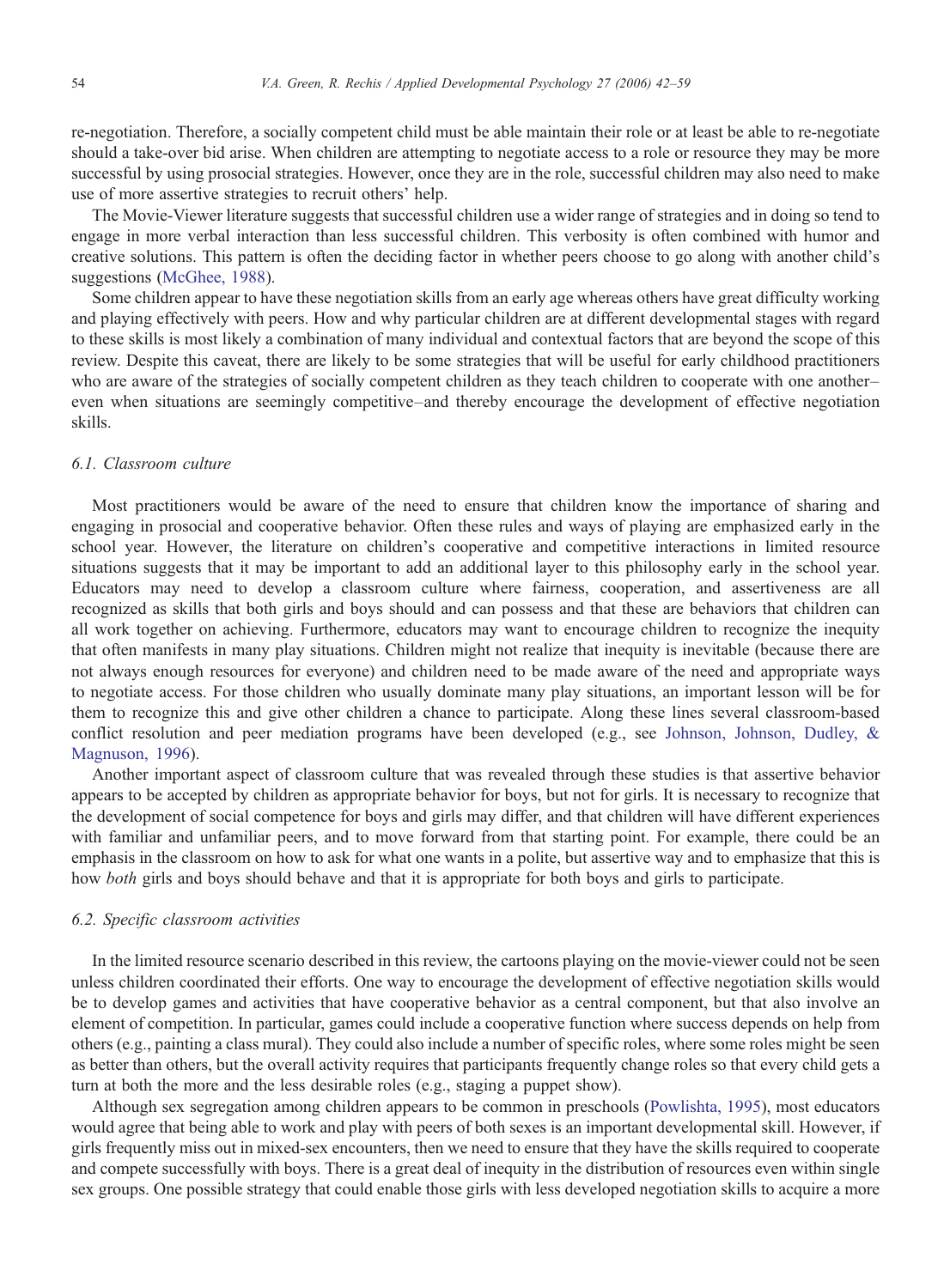<span id="page-13-0"></span>assertive approach is to encourage them to assert their needs first with other girls. The more competent girls could act as peer mentors or co-leaders in the activity and help other girls to develop strategies that enable them to achieve success in competition for limited resources.

Boys tend to use more coercive strategies when they are competing with others in their attempts to access a limited resource. It would therefore seem important to get boys involved in group activities that require cooperation and model, discuss, and reinforce strategies that are noncoercive in order to expand their strategic repertoire. For example, while some sports and games involve competition (e.g., baseball, football), adults and older more socially competent peers may be able to arrange other activities that require boys to cooperate in order to achieve a desired goal (e.g., assembling a toy from parts, making a group mural painting, joint block building, and cooperating on a simple scientific experiment). As the boys would have to rely on each other to achieve the group goal, such activities would seem to be useful contexts for developing effective negotiation skills. Once children have had sufficient practice working and playing cooperatively, mixed-sex game opportunities could be developed. There also may be some advantage in using novel games and activities that have not been stereotyped as a boy or girl activity. Perhaps it would be less likely that one sex would have an advantage over the other in terms of experience with the activity.

#### 7. Summary and conclusions

Learning how to cooperate with peers during competitive limited resource encounters is a critical skill to acquire. The ability to negotiate with others during social conflicts is an essential component of the socialization process and is one that is perhaps best learned during the early years. Theories of social exchange and human sociobiology have contributed to our understanding of the processes involved during social interactions. In particular, studies that have used the Movie-Viewer situation have shown there are various factors that can influence both the strategies and outcomes of these encounters.

These findings have led us to question what it means to be socially competent during these limited resource situations. It appears that socially competent children are able to achieve the right balance between meeting their own needs and the maintaining positive relations with others by utilizing a range of prosocial and coercive strategies. These children have a wide repertoire of negotiation skills and creative social problem solving strategies whereas their less competent peers have great difficulty working and playing effectively with others. Numerous individual and contextual factors have most likely contributed to these differences. However, despite these individual differences it is likely that all children may benefit from learning how to negotiate effectively with their peers as this may have a positive influence on their well being and future adjustment.

# Acknowledgements

We would like to extend our thanks to anonymous reviewers for their helpful comments on a previous version of this manuscript.

## **References**

Abramovitch, R., & Grusec, J. E. (1978). Peer imitation in natural setting. Child Development, 49, 60−65.

- Archer, J. (1992). Childhood gender roles: Social context and organization. In H. McGurk (Ed.), Childhood social development: Contemporary perspectives (pp. 3.1−6.1). Hove, England: Erlbaum.
- Axelrod, R. D. (1984). The evolution of cooperation. New York: Basic Books.
- Axelrod, R. D., & Hamilton, W. D. (1981). The evolution of cooperation. Science, 211, 1390−1396.
- Benenson, J. F., Roy, R., Waite, A., Goldbaum, S., Linders, L., & Simpson, A. (2002). Greater discomfort as a proximate cause of sex differences in competition. Merrill-Palmer Quarterly, 48, 225−247.
- Berndt, T. J. (1981a). Age changes and changes over time in prosocial intentions and behavior between friends. Developmental Psychology, 17, 408−416.
- Berndt, T. J. (1981b). Effects of friendship on prosocial intentions and behavior. Child Development, 52, 636−643.
- Berndt, T. J. (1986). Sharing between friends: Contexts and consequences. In E. C. Mueller, & C. R. Cooper (Eds.), Process and outcome in peer relationships (pp. 105−127). Orlando, FL: Academic Press.

Berscheid, E., & Walster, E. H. (1978). Interpersonal attraction (2nd ed.). Reading, MA: Addison-Wesley.

Black, B., & Hazen, N. L. (1990). Social status and patterns of communication in acquainted and unacquainted preschool children. Developmental Psychology, 26, 379−387.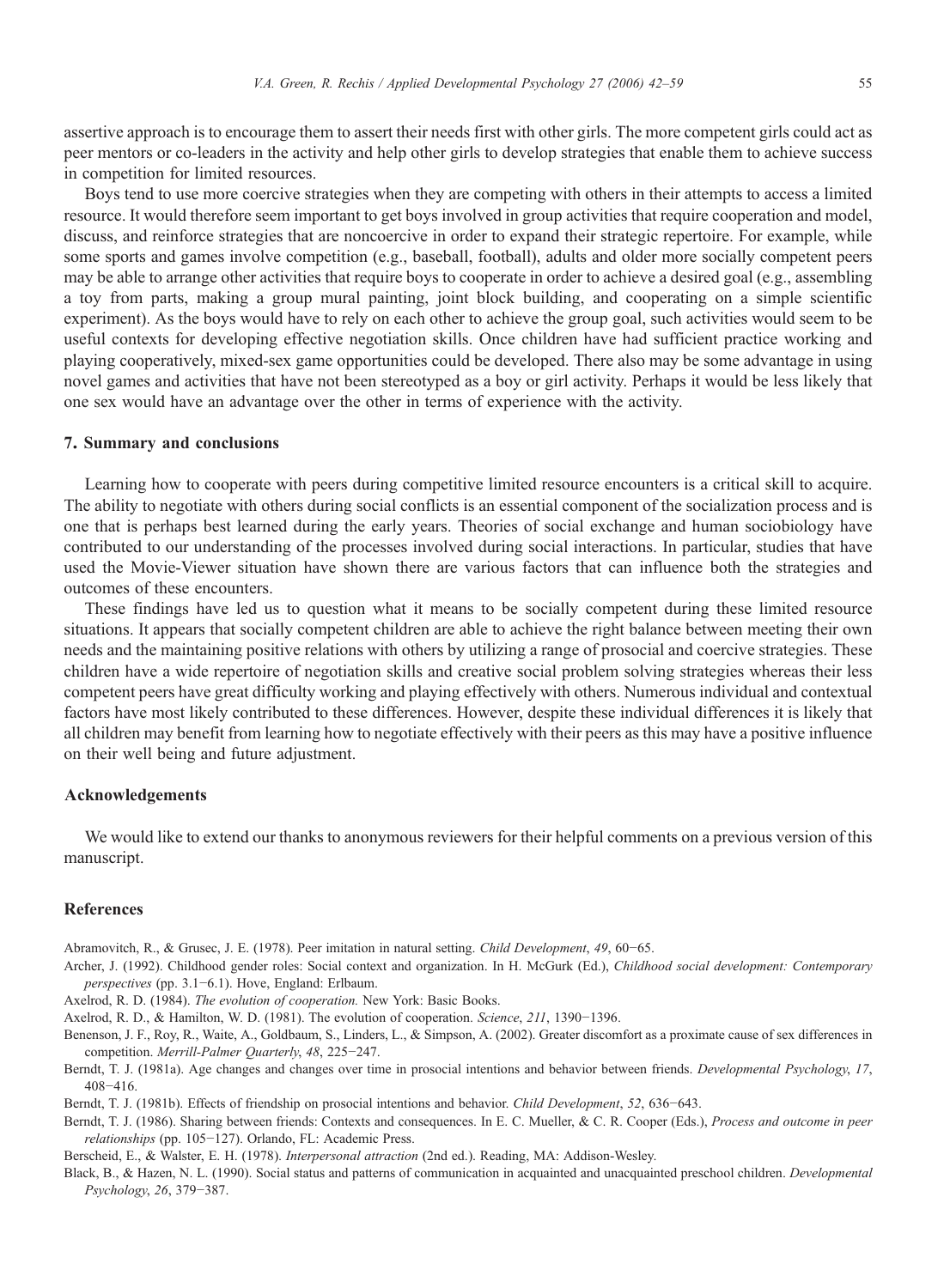<span id="page-14-0"></span>Blau, P. M. (1964). Exchange and power in social life. New York: Wiley & Sons.

- Borja-Alvarez, T., Zarbatany, L., & Pepper, S. (1991). Contributions of male and female guests and hosts to peer group entry. Child Development, 62, 1079−1090.
- Bredekamp, S. (1997). NAEYC issues revised position statement on developmentally appropriate practice in early childhood programs. Young Children, 52, 34−40.
- Bukowski, W. M. (2003). What does it mean to say that aggressive children are competent or incompetent? Merrill-Palmer Quarterly, 49, 390−400.
- Bukowski, W. M., Rubin, K. H., & Parker, J. G. (2001). Social competence during childhood and adolescence. In N. Smelser & P. Baltes (Series Eds.) and N. Eisenberg (Vol. Ed.). Encyclopedia of the social and behavioral sciences (pp. 14258–14264). New York: Pergamon.

Burgess R. L., & Huston, T. L. (Eds.) (1979). Social exchange in developing relationships. New York: Academic Press.

- Carlson Jones, D. (1984). Dominance and affiliation as factors in the social organization of same-sex groups of elementary school children. Ethology and Sociobiology, 5, 193−202.
- Chadwick-Jones, J. K. (1976). Social Exchange Theory: Its structure and influence in social psychology. In H. Tajfel (Ed.), European Monographs in Social Psychology (Vol. 8, pp. 400–417). London, UK: Academic Press.
- Charlesworth, W. R. (1982). The ontogeny of political behavior. American Behavioral Scientist, 25(3), 273−293.
- Charlesworth, W. R. (1988). Resources and resource acquisition during ontogeny. In K. B. MacDonald (Ed.), Sociobiological perspectives on human development (pp. 24−77). New York: Springer-Verlag.
- Charlesworth, W. R. (1996). Co-operation and competition: Contributions to an evolutionary and developmental model. International Journal of Behavioral Development, 19(1), 25−39.
- Charlesworth, W. R., & Dzur, C. (1987). Gender comparisons of preschoolers' behavior and resource utilization in group problem solving. Child Development, 58, 191−200.
- Charlesworth, W. R., & LaFreniere, P. (1983). Dominance, friendship and resource utilization in preschool children's groups. Ethology and Sociobiology, 4, 175−186.
- Cillessen, A. H. N., & Bellmore, A. D. (2002). Social skills and interpersonal perception in early and middle childhood. In P. K. Smith, & C. H. Hart (Eds.), Blackwell handbook of childhood social development (pp. 515−532). Oxford: Blackwell Publishers Ltd.
- Clark, M. S. (1984). A distinction between two types of relationships and its implications for development. In J. C. Masters, & K. Yarkin-Levin (Eds.), Boundary areas in social and developmental psychology (pp. 241−270). Orlando, FL: Academic Press.
- Clark, M. S., & Chrisman, K. (1994). Resource allocation in intimate relationships: Trying to make sense of a confusing literature. In M. J. Lerner, & G. Mikula (Eds.), Entitlement and the affectional bond: Justice in close relationships (pp. 65−88). New York: Plenum Press.
- Clark, M. S., & Jordan, S. D. (2002). Adherence to communal norms: What it means, when it occurs, and some thoughts on how it develops. In W. G. Graziano, & B. Laursen (Eds.), New directions for child and adolescent development, No. 95. Special issue: Social exchange in development (pp. 3−25). San Francisco: Wiley.
- Clark, M. S., & Mills, J. (1979). Interpersonal attraction in exchange and communal relationships. Journal of Personality and Social Psychology, 37, 12−24.
- Coie, J. D., & Dodge, K. A. (1983). Continuity of children's social status: A five year longitudinal study. Merrill-Palmer Quarterly, 29, 261−282.
- Coie, J. D., Dodge, K. A., & Coppotelli, H. (1982). Dimensions and types of social status: A cross-age perspective. Developmental Psychology, 18, 557−570.
- Coie, J. D., & Kupersmidt, J. B. (1983). A behavioral analysis of emerging social status in boys' groups. Child Development, 54, 1400−1416.
- Dodge, K. A. (1986). A social-information processing model of social competence in children. In M. Perlmutter (Ed.), Minnesota symposium on child psychology. Cognitive perspectives on children's social and behavioral development (Vol. 18, pp. 77–125). Hillsdale, NJ: Erlbaum.
- Dodge, K. A., McClaskey, C. L., & Feldman, E. (1985). Situational approach to the assessment of social competence in children. Journal of Consulting and Clinical Psychology, 53(3), 344−353.
- Dunnington, M. J. (1957). Investigation of areas of disagreement in sociometric measurement of preschool children. Child Development, 28, 93−102.
- Eagly, A. H. (1987). Sex differences in social behavior: A social-role interpretation. Hillsdale, NJ: Erlbaum.
- Eisenberg, N., Fabes, R. A., Bernzweig, J., Karbon, M., Poulin, R., & Hanish, L. (1993). The relations of emotionality and regulation to preschoolers' social skills and sociometric status. Child Development, 64, 1418−1438.
- Eisenberg, N., & Harris, J. D. (1984). Social competence: A developmental perspective. School Psychology Review, 13, 267−277.

Eisenberg, N., & Mussen, P. H. (1989). The roots of prosocial behavior in children. Cambridge, UK: Cambridge University Press.

Foa, U. G. (1971). Interpersonal and economic resources. Science, 171, 345−351.

- Goldfried, M. R., & d'Zurilla, T. J. (1969). A behavioral-analytic model for assessing competence. In C. Spielberger (Ed.), Current topics in clinical and community psychology (Vol. 1, pp. 151–196). New York: Academic Press.
- Green, V. A. (1998). Gender and social competence as predictors of social interaction in a limited resource situation. Unpublished Doctoral thesis. Queensland University of Technology, Brisbane, Australia.
- Green, V. A., Bigler, R., & Catherwood, D. (2004). The variability and flexibility of gender-typed toy play: A close look at children's behavioral responses to counterstereotypic models. Sex Roles, 51, 371−386.
- Green, V. A., Cillessen, A. H. N., Berthelsen, D., Irving, K., & Catherwood, D. (2003). The effect of gender context on children's social behavior in a limited resource situation: An observational study. Social Development, 12, 587−603.
- Guralnick, M. J. (1990). Peer interactions and the development of handicapped children's social and communicative competence. In H. C. Foot, M. J. Morgan, & R. H. Shute (Eds.), Children helping children (pp. 275−305). Chichester, England: Wiley.
- Guralnick, M. J. (1993). Developmentally appropriate practice in the assessment and intervention of children's peer relations. Topics in Early Childhood Special Education, 13(3), 344−371.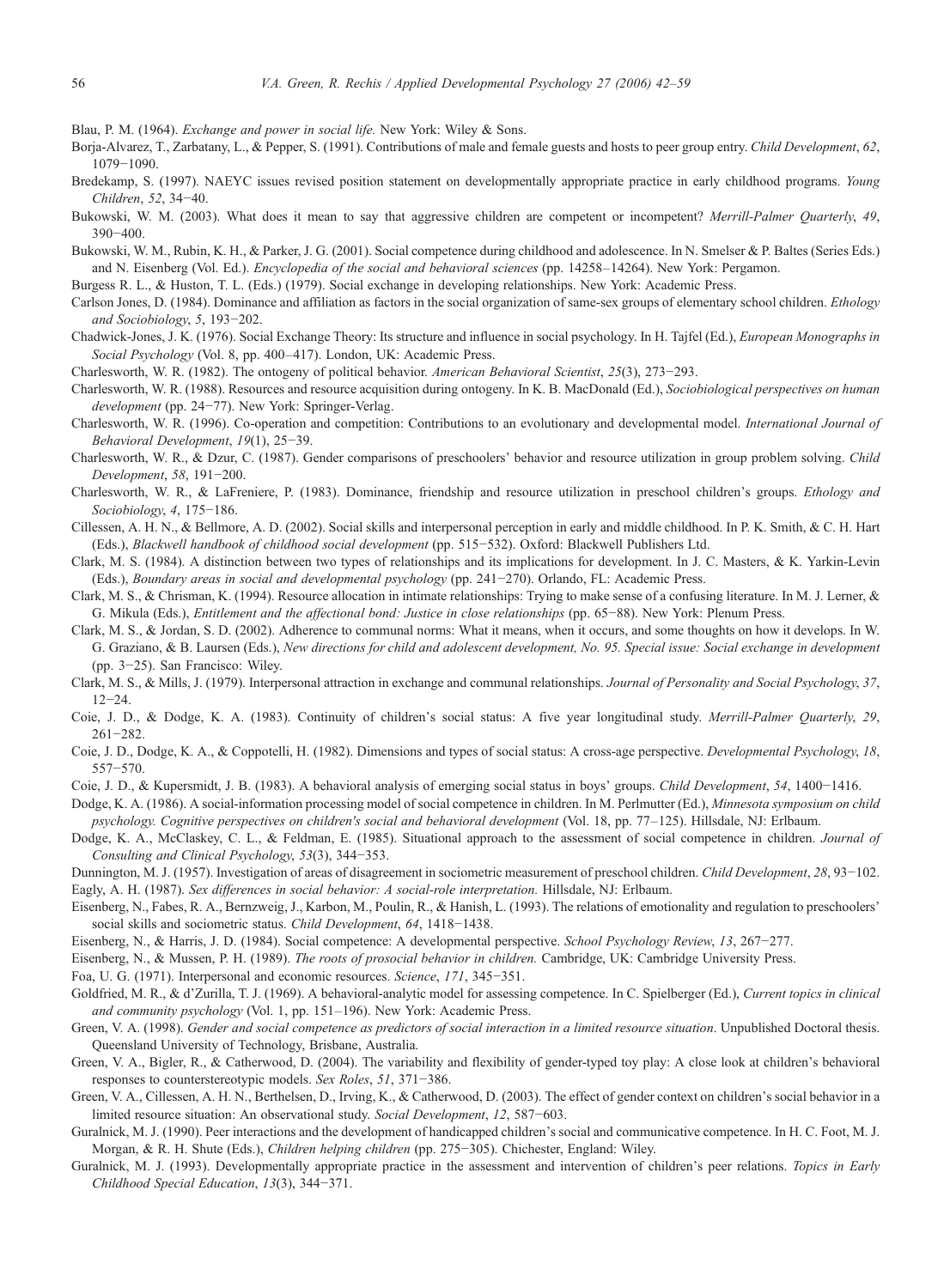- <span id="page-15-0"></span>Hartup, W. W. (1983). Peer relations. In P. H. Mussen (Series Ed.) & E. M. Hetherington (Vol. Ed.), Handbook of child psychology, vol. 4. Socialization, personality, and social development (pp. 103–196). New York: Wiley.
- Hartup, W. W. (1989). Behavioral manifestations of children's friendships. In T. J. Berndt, & G. W. Ladd (Eds.), Peer relationships in child development (pp. 46−70). New York: Wiley.
- Hartup, W. W. (1992). Peer relations in early and middle childhood. In V. B. Van Hasselt, & M. Hersen (Eds.), Handbook of social development: A lifespan perspective (pp. 257−281). New York: Plenum Press.
- Hartup, W. W., & Laursen, B. (1993). Conflict and context in peer relations. In C. H. Hart (Ed.), *Children on playgrounds: Research perspectives and* applications (pp. 44−84). Albany, NY: State University of New York Press.
- Hawley, P. H. (1999). The ontogenesis of social dominance: A strategy-based evolutionary perspective. Developmental Review, 19, 97−132.
- Hawley, P. H. (2002). Social dominance and prosocial and coercive strategies of resource control in preschoolers. International Journal of Behavioral Development, 26, 167−176.
- Hawley, P. H., & Little, T. D. (1999). Winning some and losing some: A social relations approach to social dominance in toddlers. Merrill-Palmer Quarterly, 45, 185−214.
- Hinde, R. A. (1976). On describing relationships. Journal of Child Psychology and Psychiatry, 17, 1−19.
- Homans, G. C. (1961). Social behaviour: Its elementary forms. London, UK: Routledge & Kegan Paul.
- Howes, C. (1987). Social competence with peers in young children: Developmental consequences. Developmental Review, 7, 252−272.
- Howes, C. (1988). Peer interaction of young children. Monographs of the Society for Research in Child Development, 53 (1, Serial No. 217).
- Howes, C., & Matheson, C. C. (1992). Sequences in the development of competent play with peers: Social and pretend play. Developmental Psychology, 28, 961−974.
- Johnson, D. W., Johnson, R. T., Dudley, B., & Magnuson, D. (1996). Training elementary school students to manage conflict. Journal of Group Psychotherapy, Psychodrama and Sociometry, 49, 24−38.
- Kagen, S., & Madsen, M. C. (1971). Cooperation and competition of Mexican, Mexican-American, and Anglo-American children of two ages under four instructional sets. Developmental Psychology, 5, 32−39.
- Kelley, H. H. (1965). Interdisciplinary study of interdependence: A review of Fouraker, L. E. and Siegel, S., "Bargaining behavior". Contemporary Psychology, 10, 49−50.
- King, J., & Alloway, N. (1992). Preschooler's use of microcomputers and input devices. Educational Computing Research, 8(4), 451−468.
- Krebs, D. L. (1996). The value of evolutionary perspectives on social relations among children: A commentary. International Journal of Behavioral Development, 19(1), 75−80.
- Ladd, G. W. (1999). Peer relationships and social competence during early and middle childhood. Annual Review of Psychology, 50, 333−359.
- LaFreniere, P. (1996). Co-operation as a conditional strategy among peers: Influence of social ecology and kin relations. *International Journal of* Behavioral Development, 19, 39−52.
- LaFreniere, P., & Charlesworth, W. R. (1983). Dominance, attention, and affiliation in a preschool group: A nine-month longitudinal study. *Ethology* and Sociobiology, 4, 55−67.
- LaFreniere, P., & Charlesworth, W. R. (1987). Effects of friendship and dominance status on preschoolers resource utilization in a cooperative/ competitive situation. International Journal of Behavioral Development, 10(3), 345−358.
- LaFreniere, P. J., & Sroufe, L. A. (1985). Profiles of peer competence in the preschool: Interrelations between measures, influence of social ecology, and relations to attachment history. Developmental Psychology, 21, 56−69.
- Laursen, B., & Hartup, W. W. (2002). The origins of reciprocity and social exchange in friendships. In W. G. Graziano, & B. Laursen (Eds.), New directions for child and adolescent development, No. 95: Special issue: Social exchange in development (pp. 27−40). San Francisco: Wiley.
- Laursen, B., Hartup, W. W., & Koplas, A. L. (1996). Towards understanding peer conflict. Merrill-Palmer Quarterly, 42, 536−553.
- Leaper, C. (1991). Influence and involvement in children's discourse: Age, gender, and partner effects. Child Development, 62, 797−811.
- Leaper, C. (1994). Exploring the consequences of gender segregation on social relationships. In C. Leaper (Ed.), Childhood gender segregation: Causes and consequences (pp. 67−86). San Francisco: Jossey-Bass.
- Maccoby, E. E. (1988). Gender as a social category. Developmental Psychology, 24, 755−765.
- Maccoby, E. E. (1998). The two sexes: Growing up apart, coming together. Cambridge, MA: Harvard University Press.
- Maccoby, E. E. (2002). Gender and group process: A developmental perspective. Current Directions in Psychological Science, 11, 54-58.
- Maccoby, E. E., & Jacklin, C. N. (1987). Gender segregation in childhood. In H. W. Reese (Ed.), Advances in child development and behavior (Vol. 20, pp. 239–287). Orlando, FL: Academic Press.
- Madsen, M. C. (1967). Cooperative and competitive motivation of children in three Mexican subcultures. Psychological Reports, 20, 1307−1320.
- Madsen, M. C. (1971). Developmental and cross-cultural differences in the cooperative and competitive behaviour of young children. Cross-Cultural Psychology, 2, 365−371.
- Madsen, M. C., & Shapira, A. (1970). Cooperative and competitive behavior of urban Afro-American, Anglo-American, Mexican-American, and Mexican village children. Developmental Psychology, 3, 16−20.
- Maltz, D. N., & Borker, R. A. (1982). A cultural approach to male–female miscommunication. In J. J. Gumperz (Ed.), Language and social identity (pp. 196−216). Cambridge, UK: Cambridge University Press.
- McGhee, P. E. (1988). The contribution of humor to children's social development. Journal of Children in Contemporary Society, 20, 119−134.
- Minuchin, P. P., & Shapiro, E. K. (1983). The school as a context for social development. In P. H. Mussen (Series Ed.) and E. M. Hetherington (Vol. Ed.), Handbook of child psychology. Socialization, personality, and social development (Vol. 4, pp. 197–274). New York: Wiley.
- Newcomb, A. F., & Bagwell, C. L. (1995). Children's friendship relations: A meta-analytic review. Psychological Bulletin, 117(2), 306−347.
- Newcomb, A. F., & Bukowski, W. M. (1983). Social impact and social preference as determinants of children's peer group status. Developmental Psychology, 19, 856−867.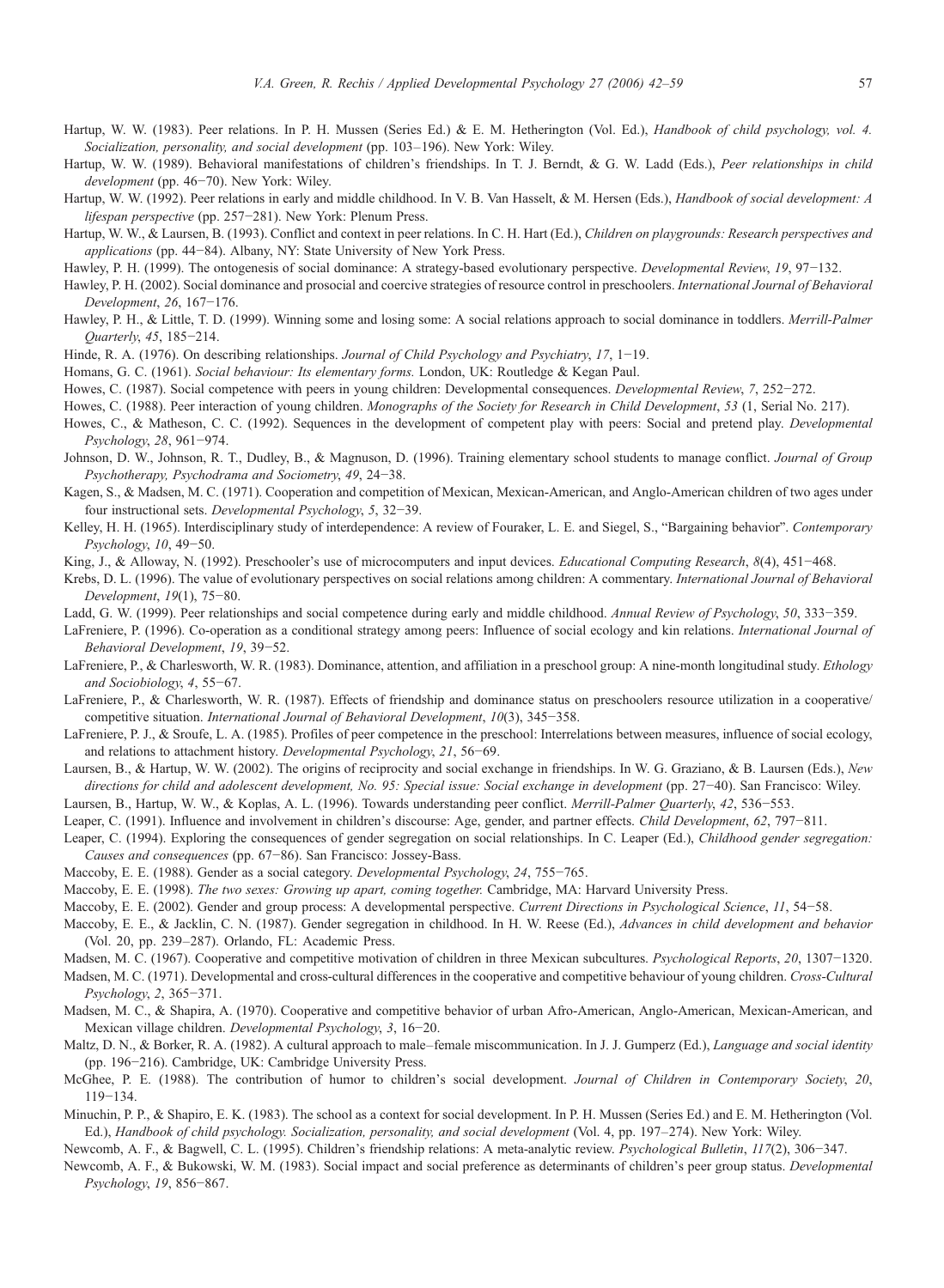- <span id="page-16-0"></span>Parker, J. G., Rubin, K., Price, J. M., & DeRosier, M. E. (1995). Peer relationships, child development, and adjustment: A developmental psychopathology perspective. In D. Cicchetti, & D. J. Cohen (Eds.), Developmental psychopathology: Risk, disorder and adaptation (pp. 96−161). New York: Wiley.
- Pataki, S., Shapiro, C., & Clark, M. S. (1994). Acquiring distributive justice norms: Effects of age and relationship type. Journal of Social and Personal Relationships, 11, 427−442.
- Peery, J. C. (1979). Popular, amiable, isolated, rejected: A reconceptualization of sociometric status in preschool children. Child Development, 50, 1231−1234.
- Phillips, E. L., Shenker, S., & Revitz, P. (1951). The assimilation of the new child into the group. Psychiatry, 14, 319−325.

Poundstone, W. (1992). Prisoner's dilemma. New York: Doubleday.

- Powlishta, K. K. (1995, May). Gender segregation among children: Understanding the "cootie phenomenon". Young Children, 61−69.
- Powlishta, K. K., & Maccoby, E. E. (1990). Resource utilization in mixed-sex dyads: The influence of adult presence and task type. Sex Roles, 23(5/6), 223−240.
- Putallaz, M., & Gottman, J. M. (1981). Social skills and group acceptance. In S. R. Asher, & J. M. Gottman (Eds.), The development of children's friendships (pp. 116−149). New York: Cambridge University Press.
- Putallaz, M., Grimes, C. L., Efron, L. A., & Moliter, A. (1997, April). Entry as a critical social task. In S. R. Asher (Ed.), Competence in peer relationships: A social tasks perspective. Symposium conducted at the biennial meeting of the Society for Research in Child Development, Washington, DC.
- Putallaz, M., & Sheppard, B. H. (1990). Social status and children's orientations to limited resources. Child Development, 61, 2022−2027.
- Putallaz, M., & Sheppard, B. H. (1992). Conflict management and social competence.. In C. U. Shantz, & W. W. Hartup (Eds.), Conflict in child and adolescent development (pp. 330−355). New York: Cambridge University Press.
- Putallaz, M., & Wasserman, A. (1990). Children's entry behavior. In S. R. Asher, & J. D. Coie (Eds.), Peer rejection in childhood (pp. 60−89). New York: Cambridge University Press.
- Rapoport, A., & Chammah, A. M. (1965). Prisoner's dilemma: A study of conflict and cooperation. Ann Arbor: University of Michigan Press.
- Renshaw, P. D., & Asher, S. R. (1982). Social competence and peer status: The distinction between goals and strategies. In K. H. Rubin, & H. S. Ross (Eds.), Peer relationships and social skills in childhood (pp. 375−395). New York: Springer-Verlag.
- Renshaw, P. D., & Asher, S. R. (1983). Children's goals and strategies for social interaction. Merrill-Palmer Quarterly, 29(3), 353−374.
- Richard, J. F., Fonzi, A., Tani, F., Tassi, F., Tomada, G., & Schneider, B. H. (2002). Cooperation and competition. In P. K. Smith, & C. H. Hart (Eds.), Blackwell handbook of childhood social development (pp. 515−532). Oxford: Blackwell Publishers Ltd.
- Rose-Krasnor, L. (1997). The nature of social competence: A theoretical review. Social Development, 6(1), 111−135.
- Roy, R., & Benenson, J. F. (2002). Sex and contextual effects on children's use of interference competition. Developmental Psychology, 38, 306−312.
- Rubin K. H., Bukowski, W., & Parker, J. G., (1998). Peer interactions, relationships, and groups. In W. Damon (Series Ed.) N. Eisenberg (Vol. Ed.), Handbook of child psychology. Social, emotional, and personality development (Vol. 3, pp 619–700). New York: Wiley.
- Rubin, K. H., Coplan, R. J., Fox, N. A., & Calkins, S. (1995). Emotionality, emotion regulation, and preschoolers' social adaptation. Development and Psychopathology, 7, 49−62.
- Rubin, K. H., & Rose-Krasnor, L. (1992). Interpersonal problem solving. In V. B. Van Hassett, & M. Hersen (Eds.), Handbook of social development (pp. 283−323). New York: Plenum.
- Sebanc, A. M., Pierce, S. L., Cheatham, C. L., & Gunnar, M. R. (2003). Gendered social worlds in the preschool: Dominance, peer acceptance and assertive social skills in boys' and girls' peer groups. Social Development, 12(1), 91−106.
- Selman, R., & Demorest, A. P. (1984). Observing troubled children's interpersonal negotiation strategies: Implications of and for a developmental model. Child Development, 55, 288−304.
- Serbin, L. A., Moller, L. C., Gulko, J., Powlishta, K. K., & Colburne, K. A. (1994). The emergence of gender segregation in toddler playgroups. In C. Leaper (Ed.), Childhood gender segregation: Causes and consequences (pp. 7−17). San Francisco: Jossey-Bass.
- Serbin, L. A., Sprafkin, C., Elman, M., & Doyle, A. B. (1982). The early development of sex-differentiated patterns of social influence. Canadian Journal of Behavioural Science, 14(4), 350−363.
- Shantz, C. U. (1987). Conflicts between children. Child Development, 58, 283–305.
- Shantz, C. U., & Hartup, W. W. (1992). Conflict in child and adolescent development. New York: Cambridge University Press.
- Sheese, B. S., & Graziano, W. G. (2002). Evolutionary perspectives on the development of social exchanges. In W. G. Graziano, & B. Laursen (Eds.), New directions for child and adolescent development, No. 95. Special issue: Social exchange in development (pp. 73−85). San Francisco: Wiley.
- Smith, P. K. (1996). Strategies of co-operation: A commentary. International Journal of Behavioral Development, 19(1), 81−87.
- Spivack, G., & Shure, M. (1974). Social adjustment of young children. San Francisco: Jossey Bass.
- Sprecher, S., & Schwartz, P. (1994). Equity and balance in the exchange of contributions in close relationships. In M. J. Lerner, & G. Mikula (Eds.), Entitlement and the affectional bond: Justice in close relationships (pp. 11−41). New York: Plenum Press.
- Sroufe, L. A. (1983). Infant-caregiver attachment and patterns of adaptation in preschool: The roots of maladaptation. In M. Perlmutter (Ed.), Minnesota symposia on child psychology (Vol. 16, pp. 41–83). Hillsdale, NJ: Erlbaum.
- Strayer, F. F., & Strayer, J. (1976). An ethological analysis of social agonism and dominance relations among preschool children. Child Development, 47, 980−989.
- Thibaut, J. W., & Kelley, H. H. (1959). The social psychology of groups. New York: Wiley.
- Trivers, R. L. (1971). The evolution of reciprocal altruism. The Quarterly Review of Biology, 46, 35−57.
- Underwood, M. K. (2004). Gender and peer relations: Are the two gender cultures really all that different? In J. B. Kupersmidt, & K. A. Dodge (Eds.), Children's peer relations: From development to intervention (pp. 21−36). Washington, DC: American Psychological Association.